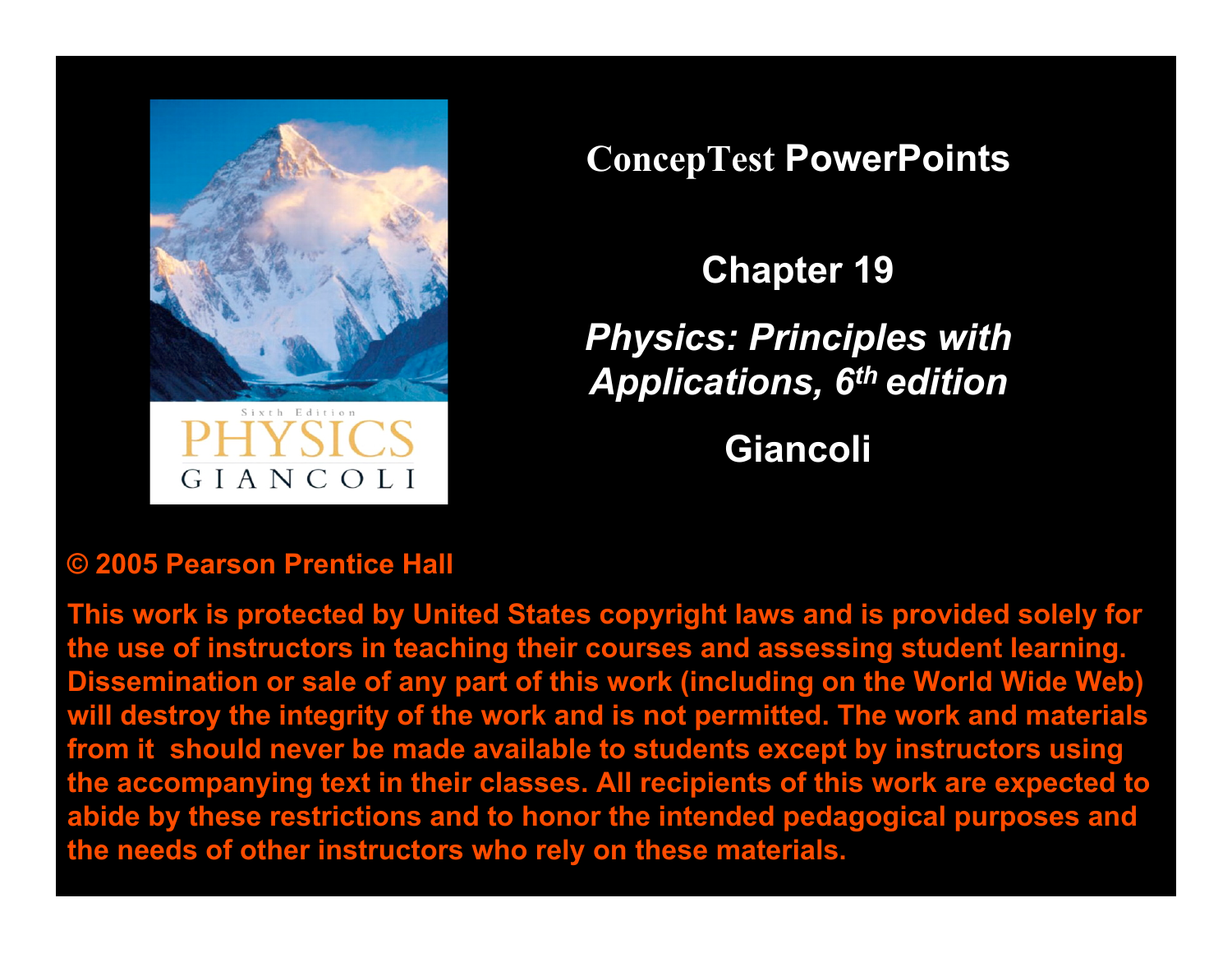#### **ConcepTest 19.1a Series Resistors I**

**Assume that the voltage of the battery Assume that the voltage of the battery is 9 V and that the three resistors are identical identical. What is the potential . What is the potential difference across each resistor? difference across each resistor?**

**1) 12 V**

**2) zero**

**3) 3 V**

**4) 4 V**

**5) you need to know the actual value of** *R*

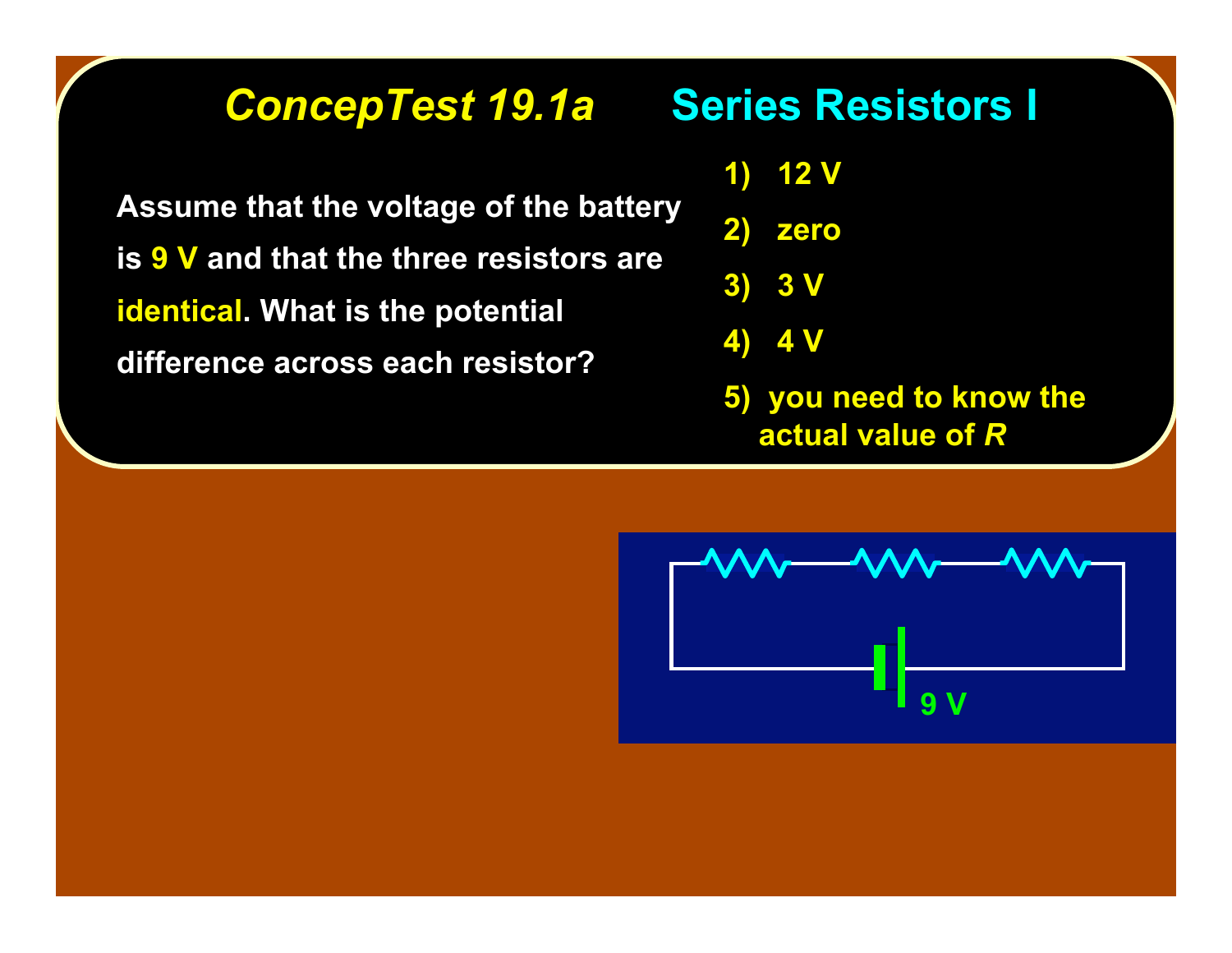#### **ConcepTest 19.1a Series Resistors I**

**Assume that the voltage of the battery Assume that the voltage of the battery is 9 V and that the three resistors are identical. What is the potential difference across each resistor? difference across each resistor?**



**5) you need to know the actual value of** *R*

**Since the resistors are all equal, the voltage will drop evenly across the 3 resistors, with 1/3 of 9 V across each one. So we get a 3 V drop 3 V drop across each.**



**Follow-up: What would be the potential difference if** *R***= 1** Ω, 2 Ω, 3 Ω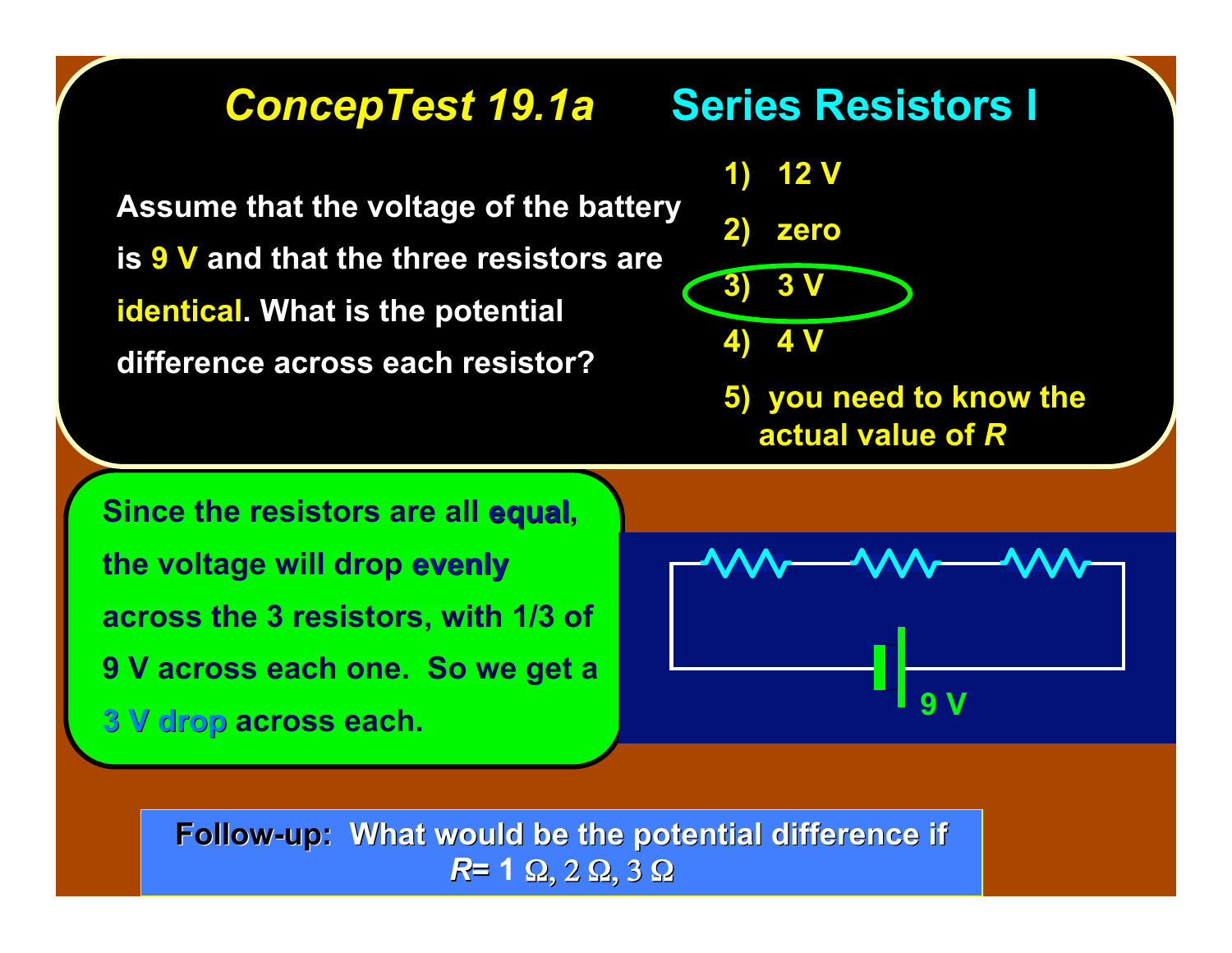| <b>ConcepTest 19.1b Series Resistors II</b>                          |            |  |
|----------------------------------------------------------------------|------------|--|
| In the circuit below, what is the<br>voltage across R <sub>1</sub> ? | 1) $12V$   |  |
|                                                                      | 2) zero    |  |
|                                                                      | 3) 6V      |  |
|                                                                      | 4) 8 V     |  |
|                                                                      | <b>4 V</b> |  |

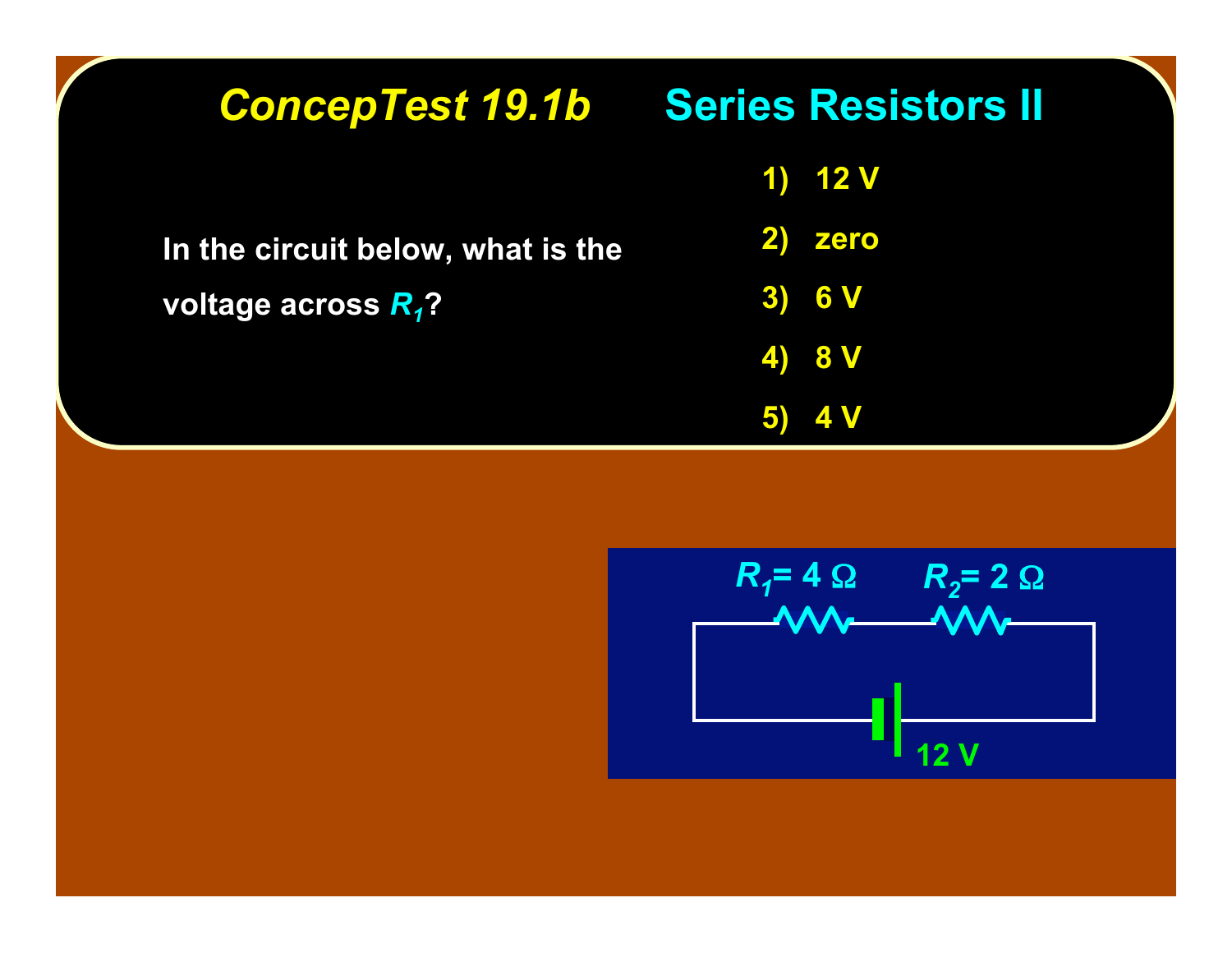

**Follow-up: What happens if the voltage is doubled?**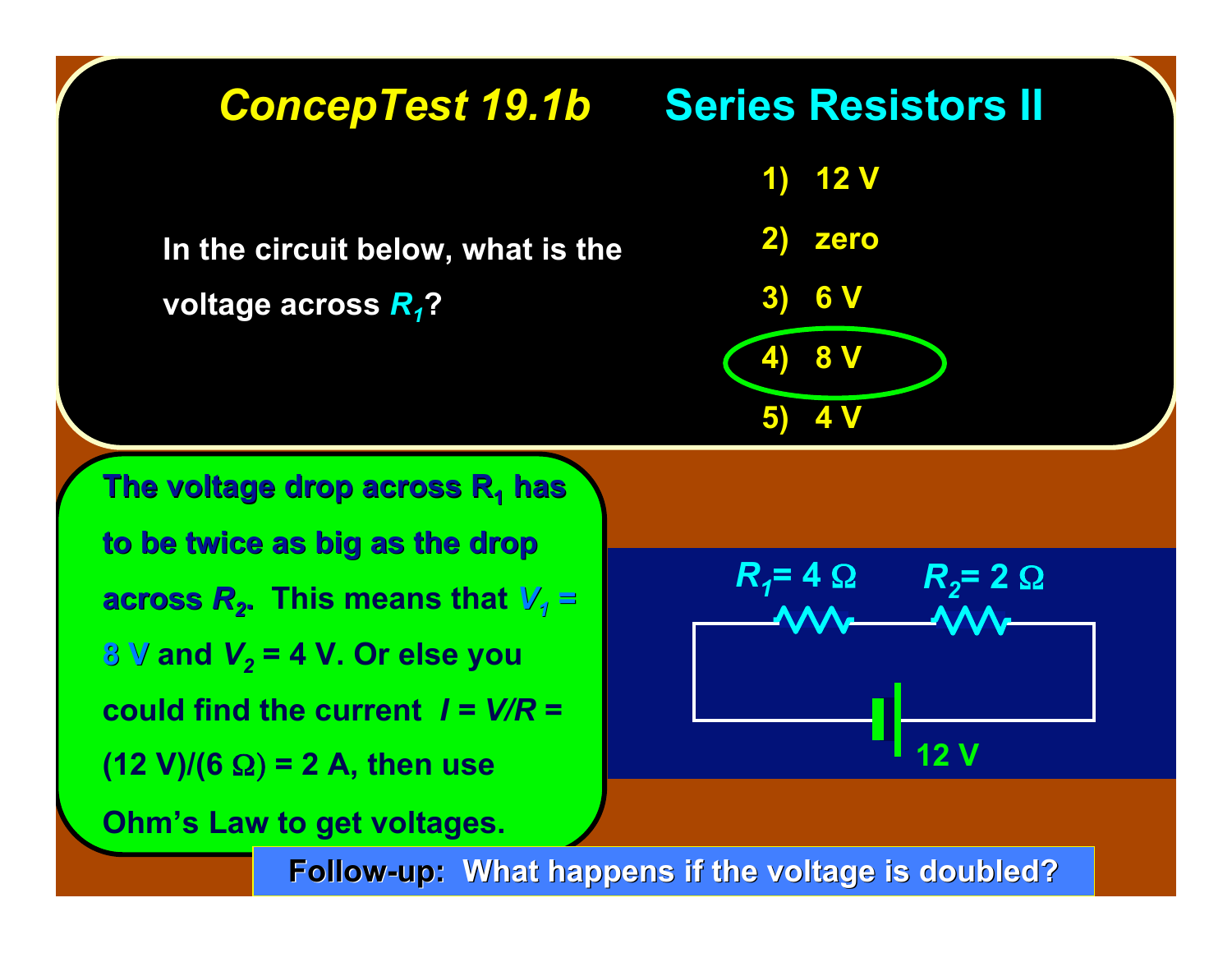| <b>ConcepTest 19.2a Parallel Resistors I</b> |                                                       |
|----------------------------------------------|-------------------------------------------------------|
|                                              | <b>10 A</b><br>$\left\langle \mathbf{1}\right\rangle$ |
| In the circuit below, what is the            | 2)<br>zero                                            |
| current through $R_1$ ?                      | 3) 5A                                                 |
|                                              | $4)$ 2 A                                              |
|                                              | $5)$ 7 A                                              |
|                                              | $R_2 = 2 \Omega$<br>$R_1 = 5 \Omega$                  |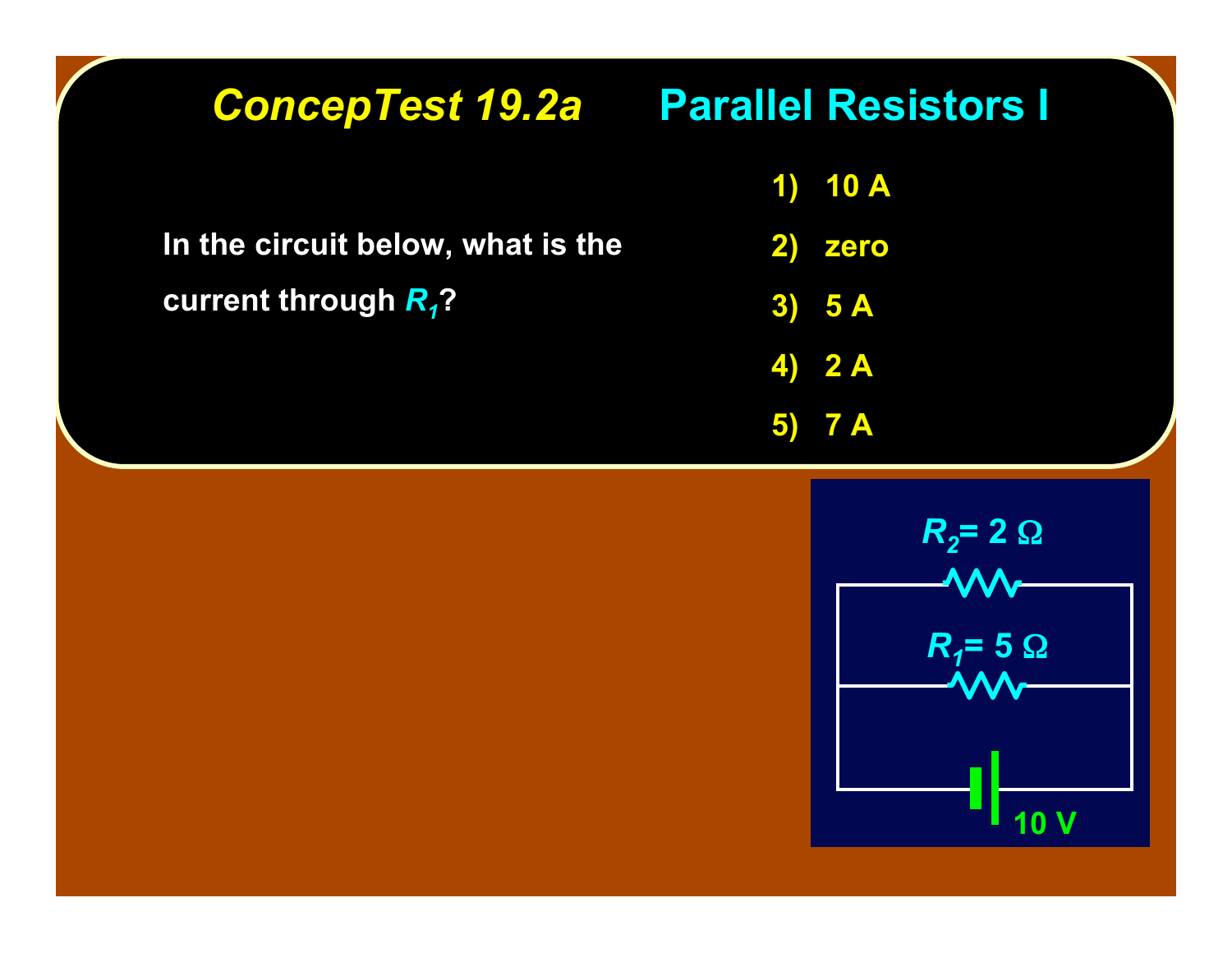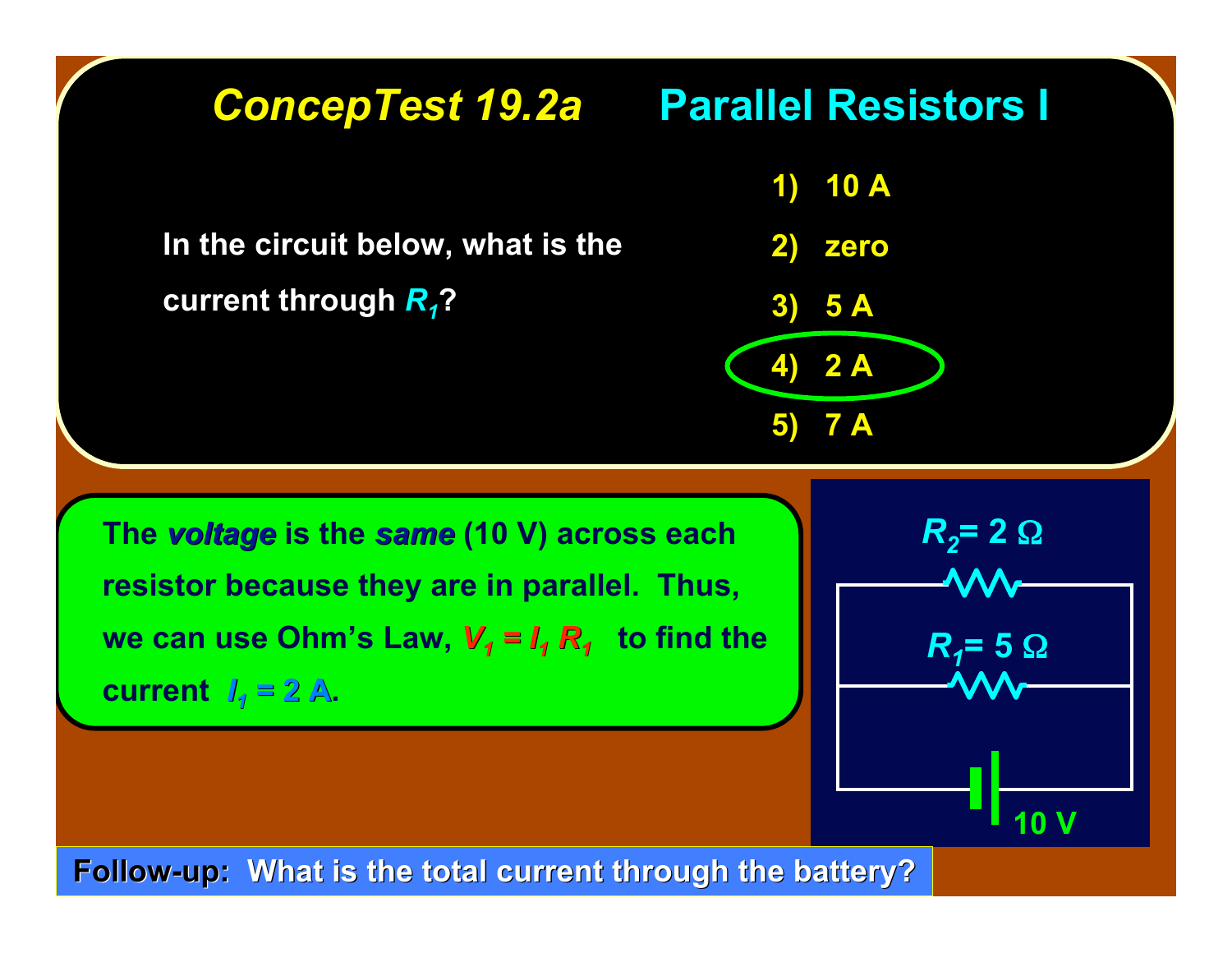**Points P and Q are connected to a battery of fixed voltage. As more battery of fixed voltage. As more resistors** *R* are added to the parallel **circuit, what happens to the total current in the circuit?** 

### **ConcepTest 19.2b Parallel Resistors II**

- **1) increases**
- **2) remains the same**
- **3) decreases**
- **4) drops to zero**

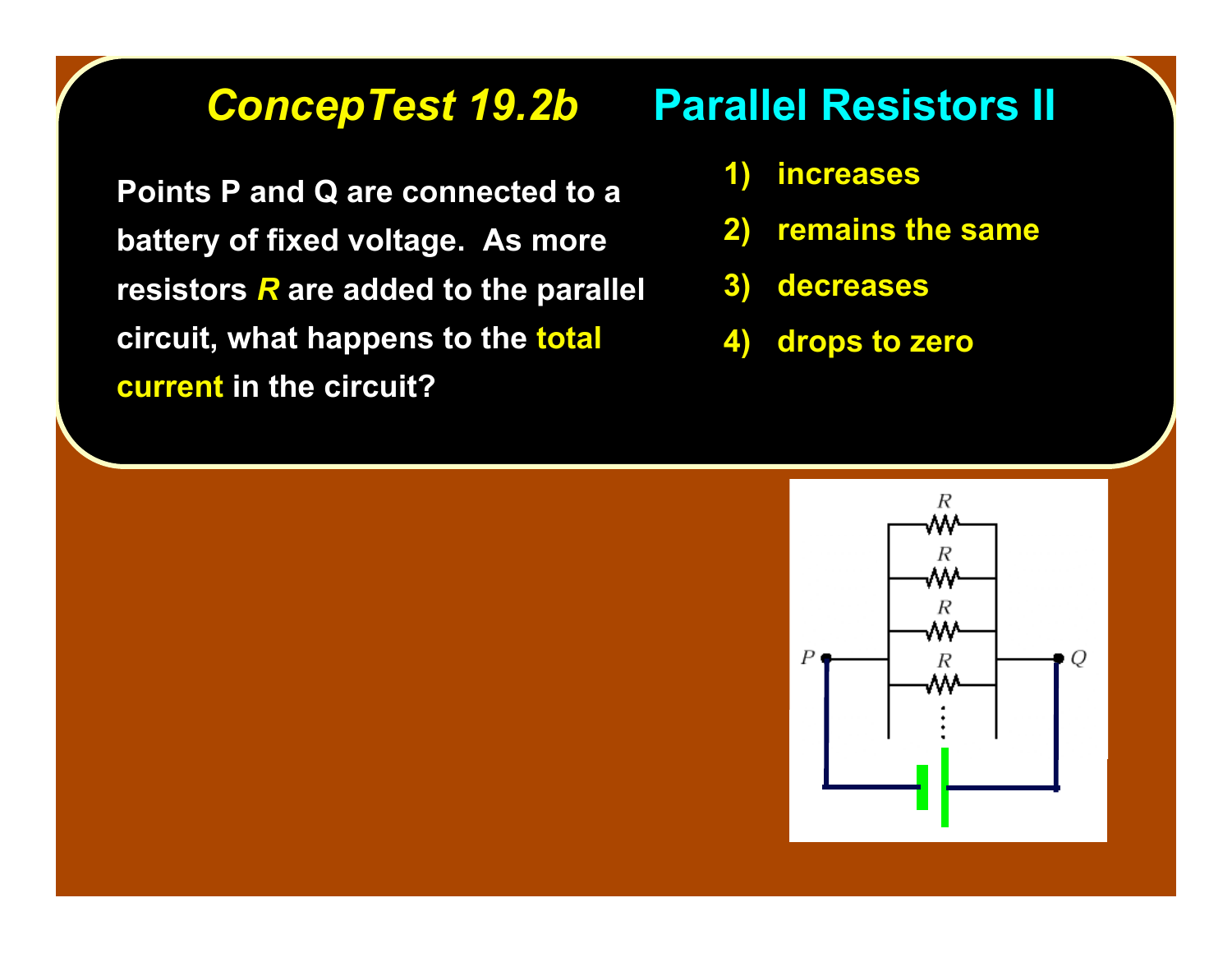**Points P and Q are connected to a battery of fixed voltage. As more battery of fixed voltage. As more resistors** *R* are added to the parallel **circuit, what happens to the total current in the circuit?** 

#### **ConcepTest 19.2b Parallel Resistors II**

#### **1) increases**

- **2) remains the same**
- **3) decreases**
- **4) drops to zero**

**As we add parallel resistors, the overall resistance of the circuit drops. Since**  $V =$ *IR***, and** *V* **is held constant by the battery, when resistance decreases resistance decreases, the current current must increase must increase.**



**Follow-up: What happens to the current through each resistor?**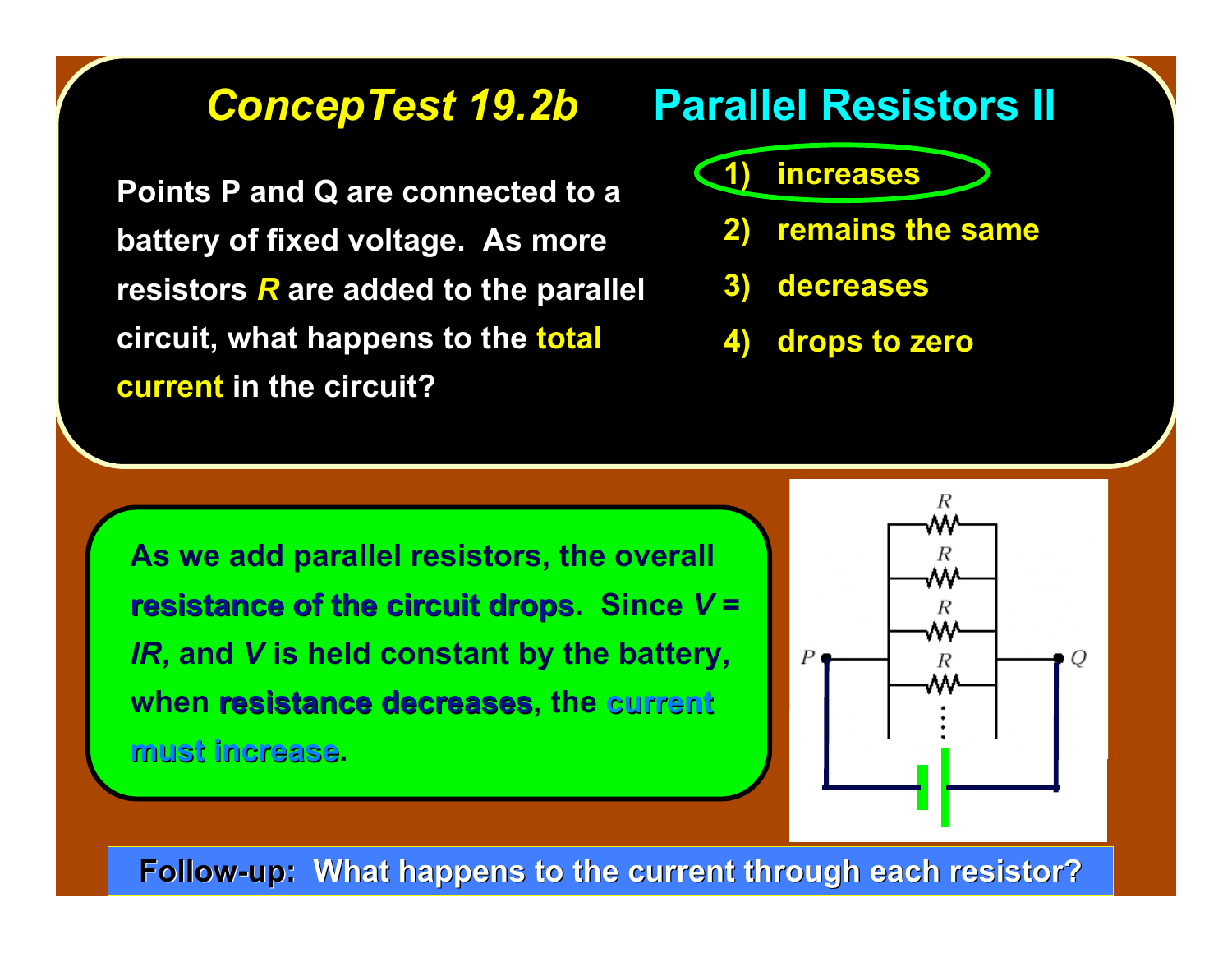#### **ConcepTest 19.3a Short Circuit**

**Current flows through a Current flows through a lightbulb. If a wire is now lightbulb. If a wire is connected across the connected across the bulb, what happens? bulb, what happens?**

- **1) all the current continues to flow through all the current continues to flow through the bulb the bulb**
- **2) half the current flows through the wire, the other half continues through the the other half continues through the bulb**
- **3) all the current flows through the wire all the current flows through the wire**

**4) none of the above** 

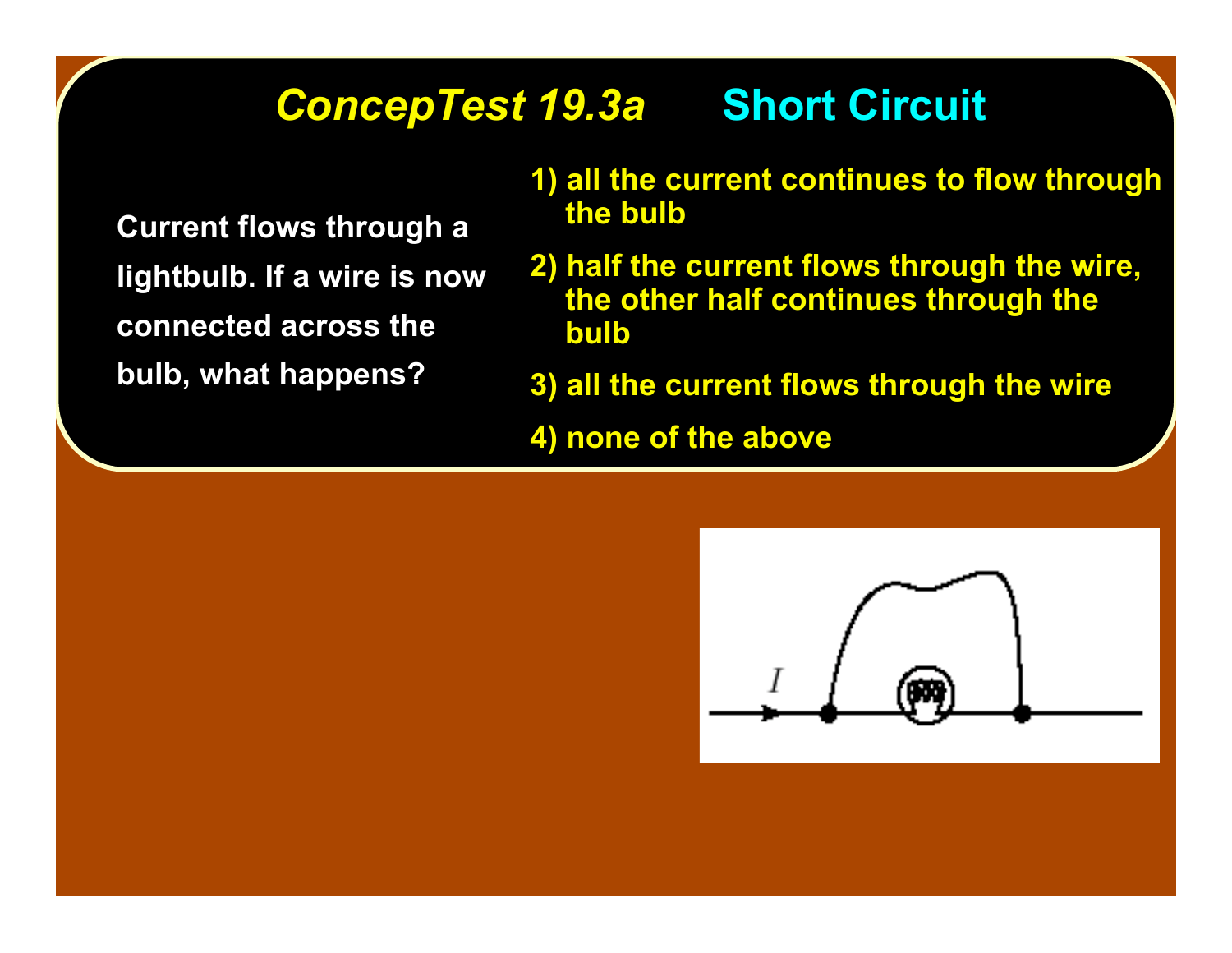### **ConcepTest 19.3a Short Circuit**

**Current flows through a Current flows through a lightbulb. If a wire is now lightbulb. If a wire is connected across the connected across the bulb, what happens? bulb, what happens?**

- **1) all the current continues to flow through the bulb the bulb**
- **2) half the current flows through the wire, the other half continues through the the other half continues through the bulb**

**3) all the current flows through the wire** 

**4) none of the above** 

**The current divides based on the ratio of the resistances. If one of the resistances is zero, then** *ALL* **of the current will flow through that path.**



**Follow-up: Doesn't the wire have SOME resistance?**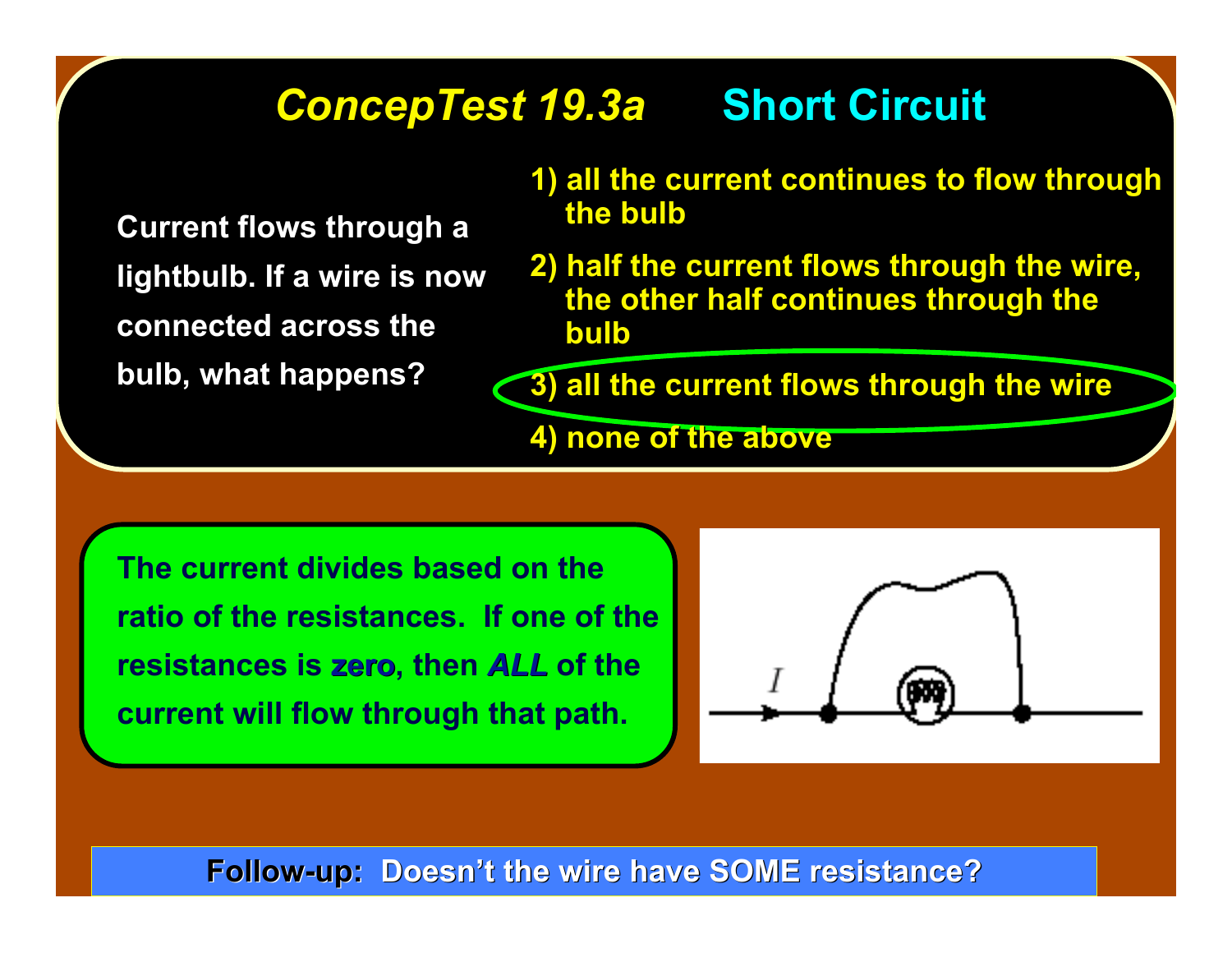#### **ConcepTest 19.3b Short Circuit II**

**Two lightbulbs A and B are connected in series to a connected in series to a constant voltage source. constant voltage source. When a wire is connected When a wire is connected across B, bulb A will: across B, bulb A will:**

- **1) glow brighter than before**
- **2) glow just the same as before glow just the same as before**
- **3) glow dimmer than before glow dimmer than before**
- **4) go out completely 4) go out completely**
- **5) explode 5) explode**

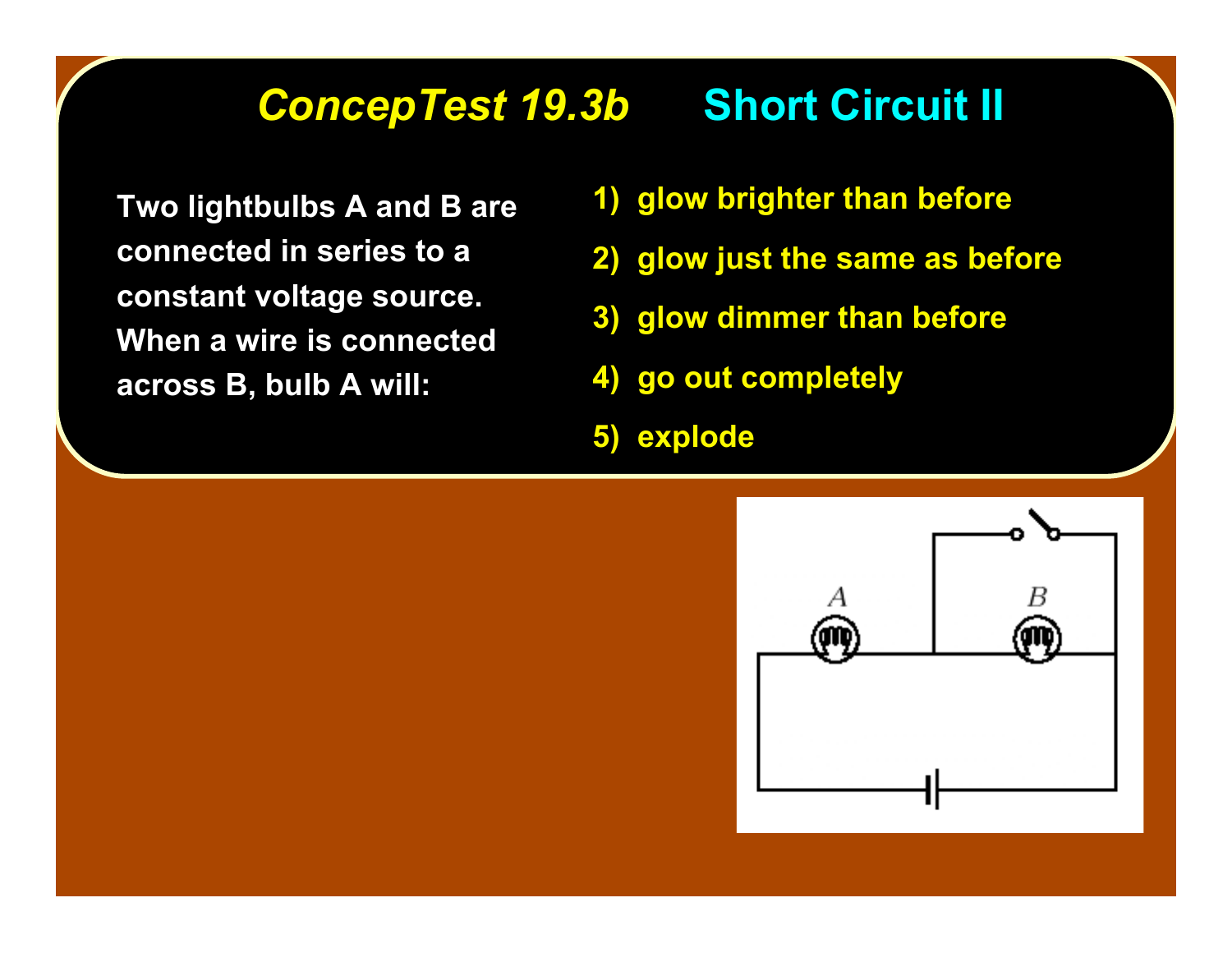#### **ConcepTest 19.3b Short Circuit II**

**Two lightbulbs A and B are connected in series to a connected in series to a constant voltage source. constant voltage source. When a wire is connected When a wire is connected across B, bulb A will: across B, bulb A will:**

- **1) glow brighter than before glow brighter than before**
	- **2) glow just the same as before glow just the same as before**
	- **3) glow dimmer than before glow dimmer than before**
	- **4) go out completely 4) go out completely**
	- **5) explode 5) explode**

**Since bulb B is bypassed by the wire, the total resistance of the circuit total resistance of the circuit decreases decreases. This means that the current current through bulb A increases through bulb A increases.**



**Follow-up: What happens to bulb B?**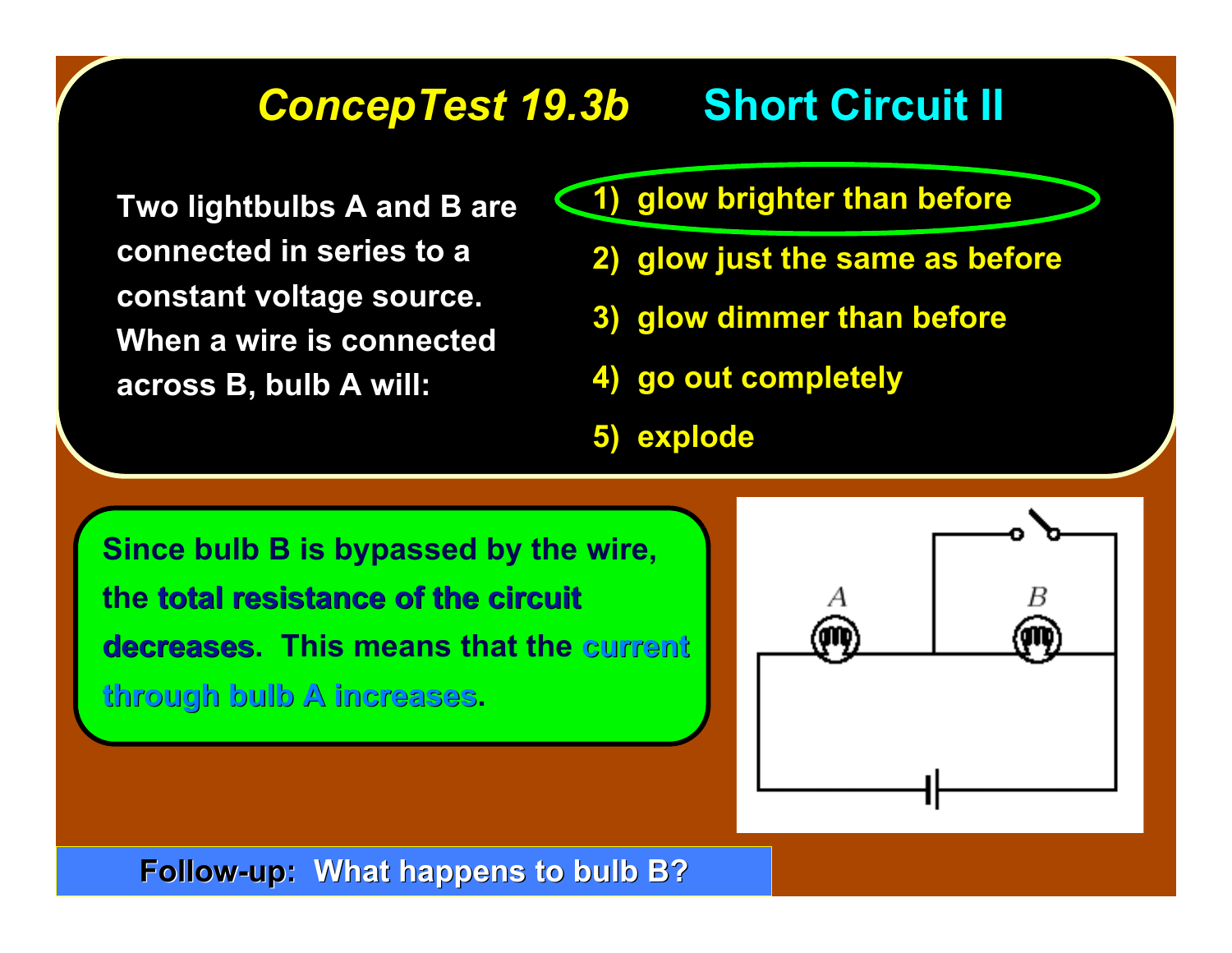### *ConcepTest 19.4a ConcepTest 19.4a* **Circuits I Circuits I**

**The lightbulbs in the circuit below The lightbulbs in the circuit below are identical with the same are identical with the same resistance** *R***. Which circuit produces more light? (brightness produces more light? (brightness** ⇐⇒ **power) power)**

- **1) circuit 1 circuit 1**
- **2) circuit 2 circuit 2**
- **3) both the same both the same**
- **4)** it depends on *R*

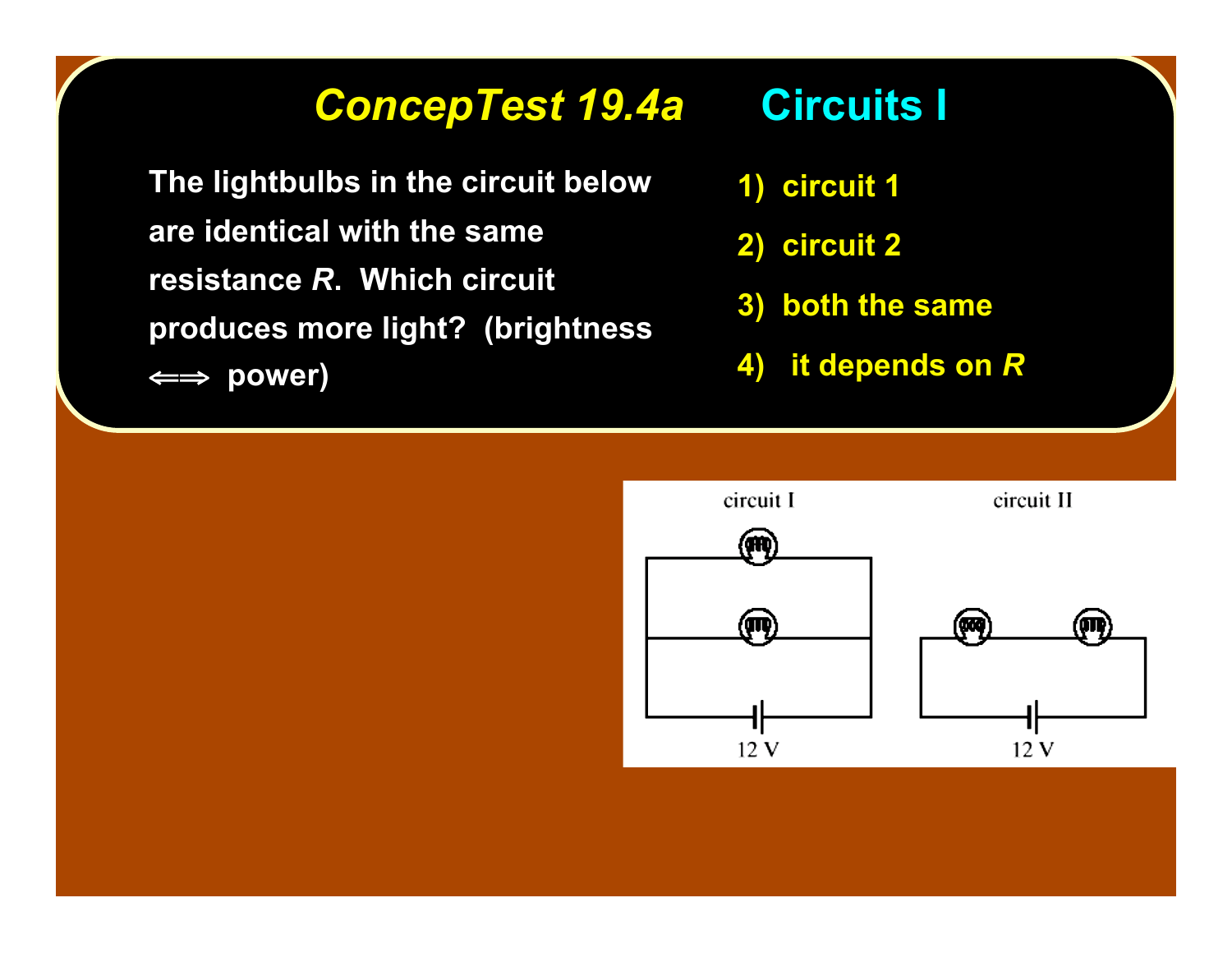#### *ConcepTest 19.4a ConcepTest 19.4a* **Circuits I Circuits I**

**The lightbulbs in the circuit below The lightbulbs in the circuit below are identical with the same are identical with the same resistance R. Which circuit produces more light? (brightness produces more light? (brightness** ⇐⇒ **power) power)**

**1) circuit 1 circuit 1**

- **2) circuit 2 circuit 2**
- **3) both the same both the same**
- **4)** it depends on *R*

In #1, the bulbs are in parallel, **lowering the total resistance of the circuit. Thus, circuit #1 will draw a higher current a higher current, which leads to more light, because**  $P = I V$ .

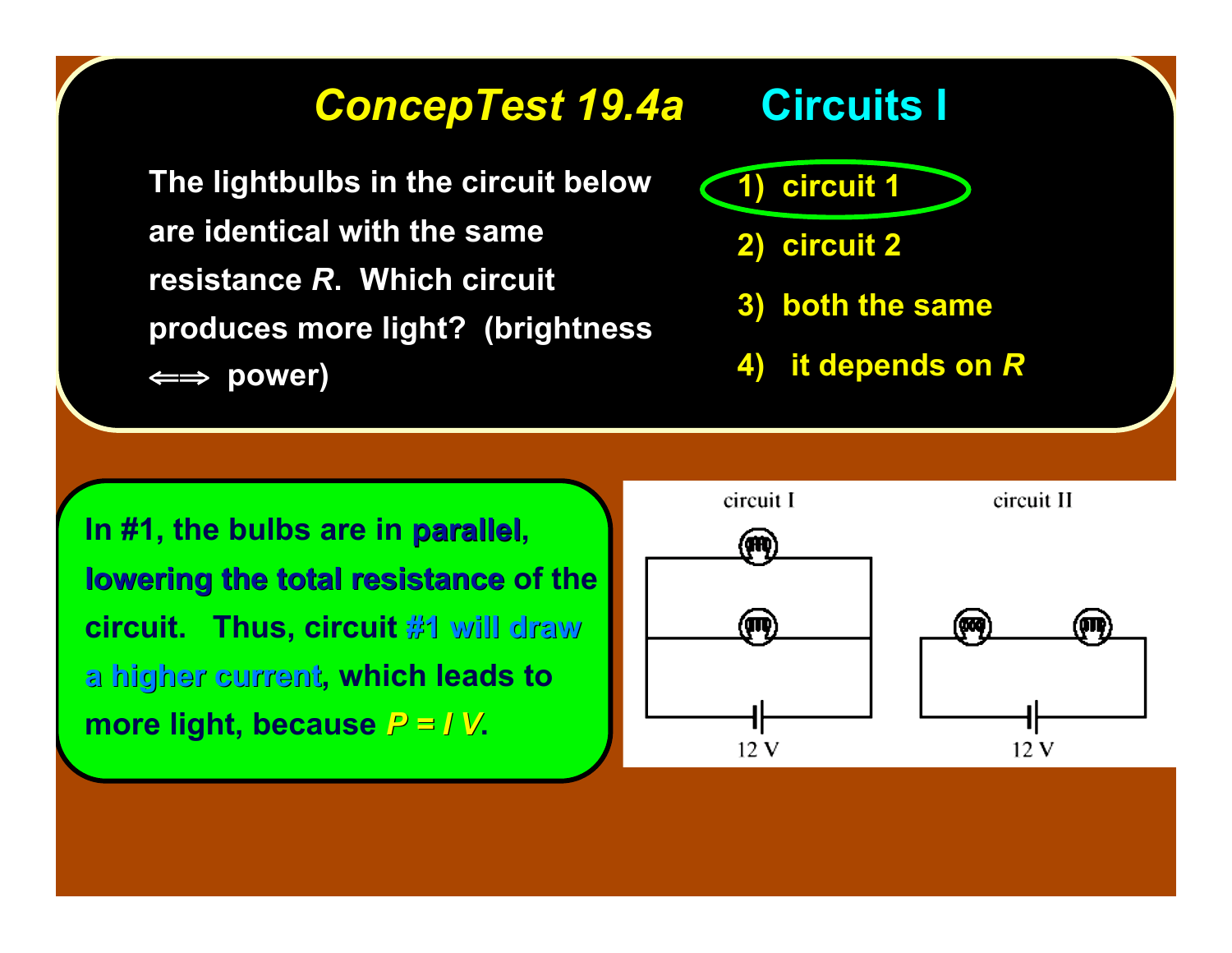### **ConcepTest 19.4b Circuits II**

**The three lightbulbs in the circuit all have** *the same resistance of* **1 Ω . By how** much is the brightness of bulb B greater **or smaller than the brightness of bulb A? (brightness (brightness** ⇐⇒ **power) power)**

- **1) twice as much twice as much**
- **2) the same the same**
- **3) 1/2 as much 1/2 as much**
- **4) 1/4 as much 1/4 as much**
- **5) 4 times as much 4 times as much**

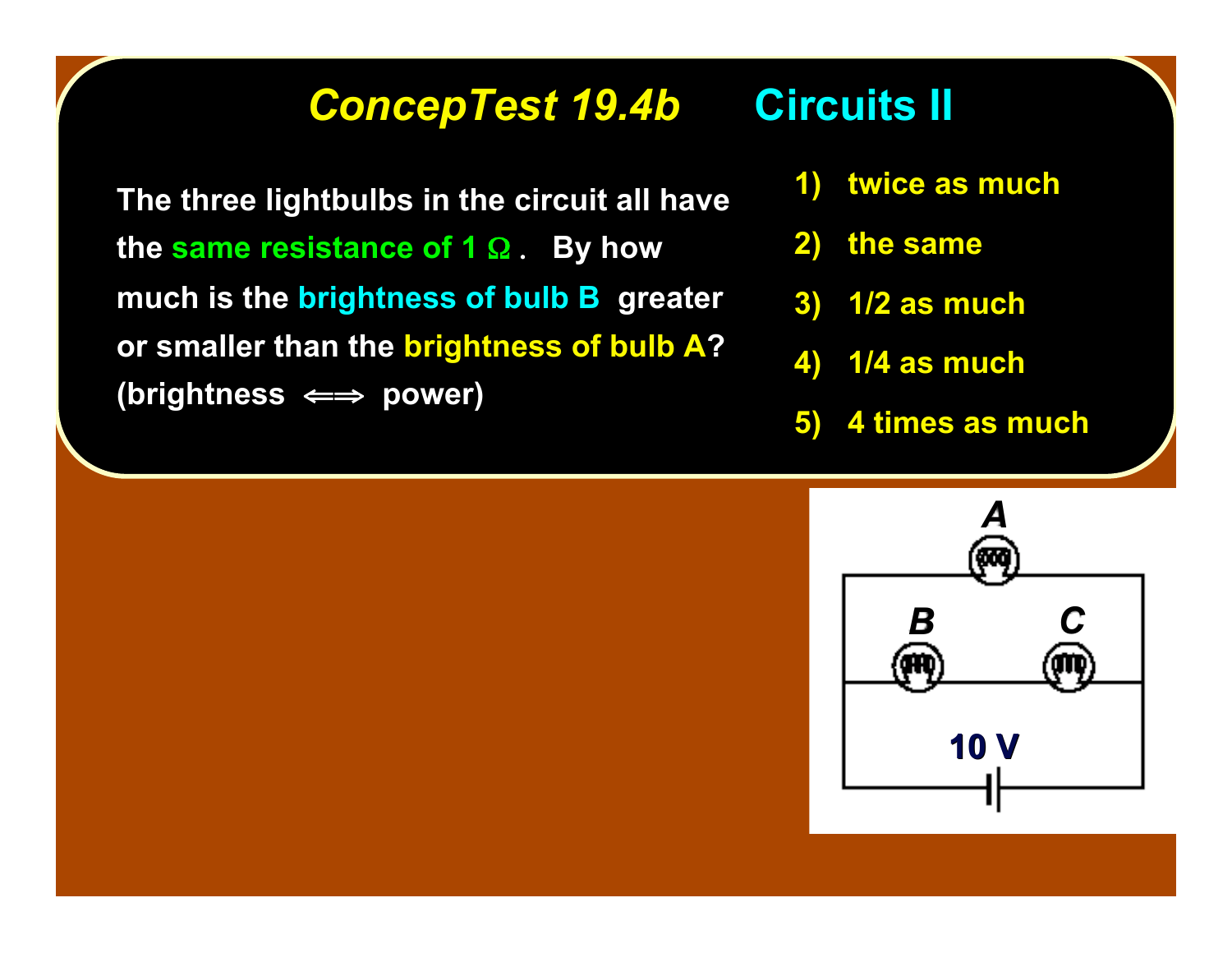#### **ConcepTest 19.4b Circuits II**

**The three light bulbs in the circuit all have The three light bulbs in the circuit all have the same resistance of 1 Ω . By how** much is the brightness of bulb **B** greater **or smaller than the brightness of bulb A? (brightness (brightness** ⇐⇒ **power) power)**

- **1) twice as much twice as much**
- **2) the same the same**
- **3) 1/2 as much 1/2 as much**

$$
(4) 1/4 as much
$$

**5)** 4 times as much

**We can use**  $P = V^2/R$  **to compare the power:** 

$$
P_A = (V_A)^2/R_A = (10 \text{ V})^2/1 \Omega = 100 \text{ W}
$$

$$
P_B = (V_B)^2/R_B = (5 \text{ V})^2/1 \Omega = 25 \text{ W}
$$



**Follow-up: What is the total current in the circuit?**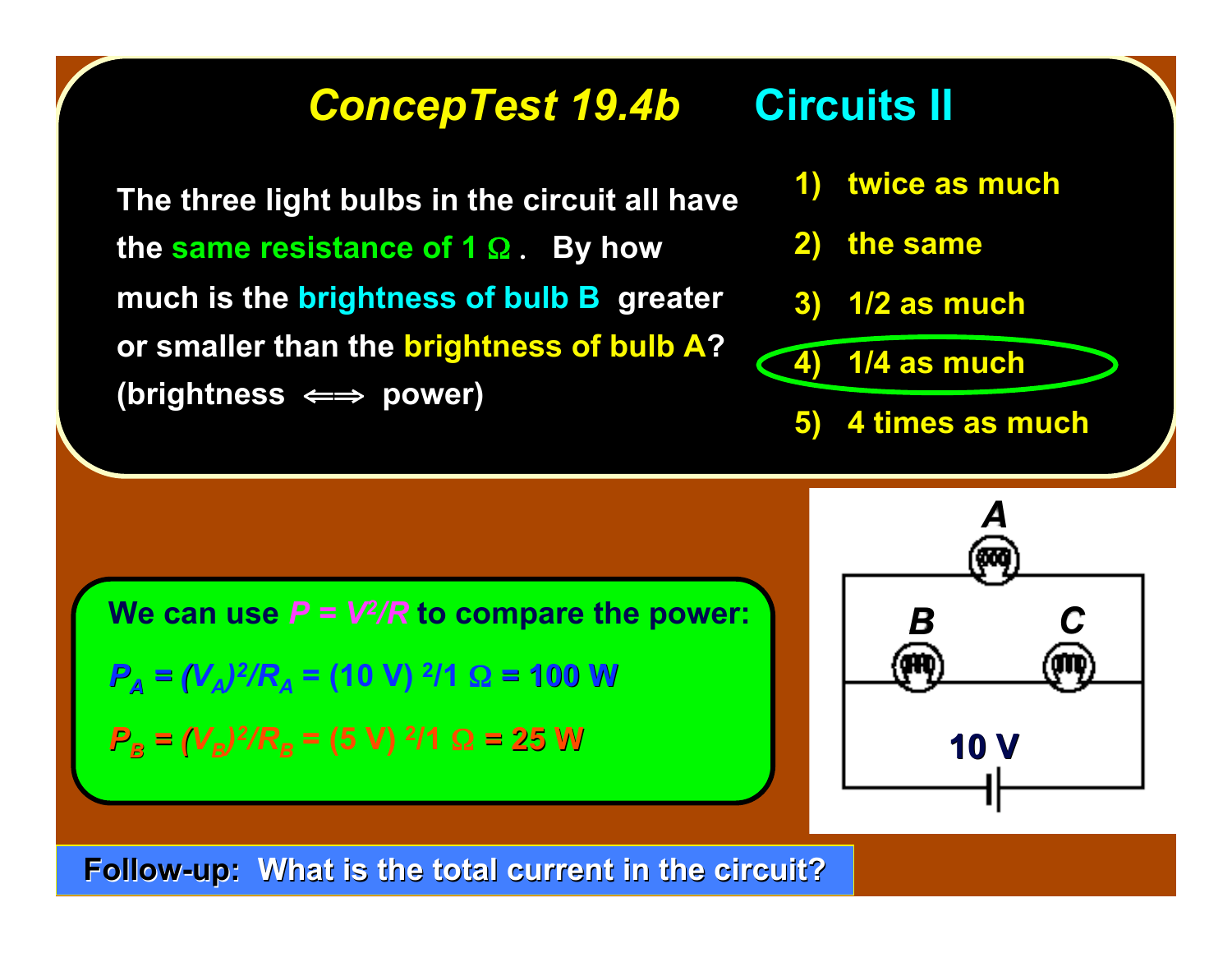### *ConcepTest 19.5a ConcepTest 19.5a* **More Circuits I More Circuits I**

**What happens to the voltage across the resistor**  $R_1$  **when the switch is closed? The voltage will: switch is closed? The voltage will:**

- **1) increase increase**
- **2) decrease decrease**
- **3) stay the same**

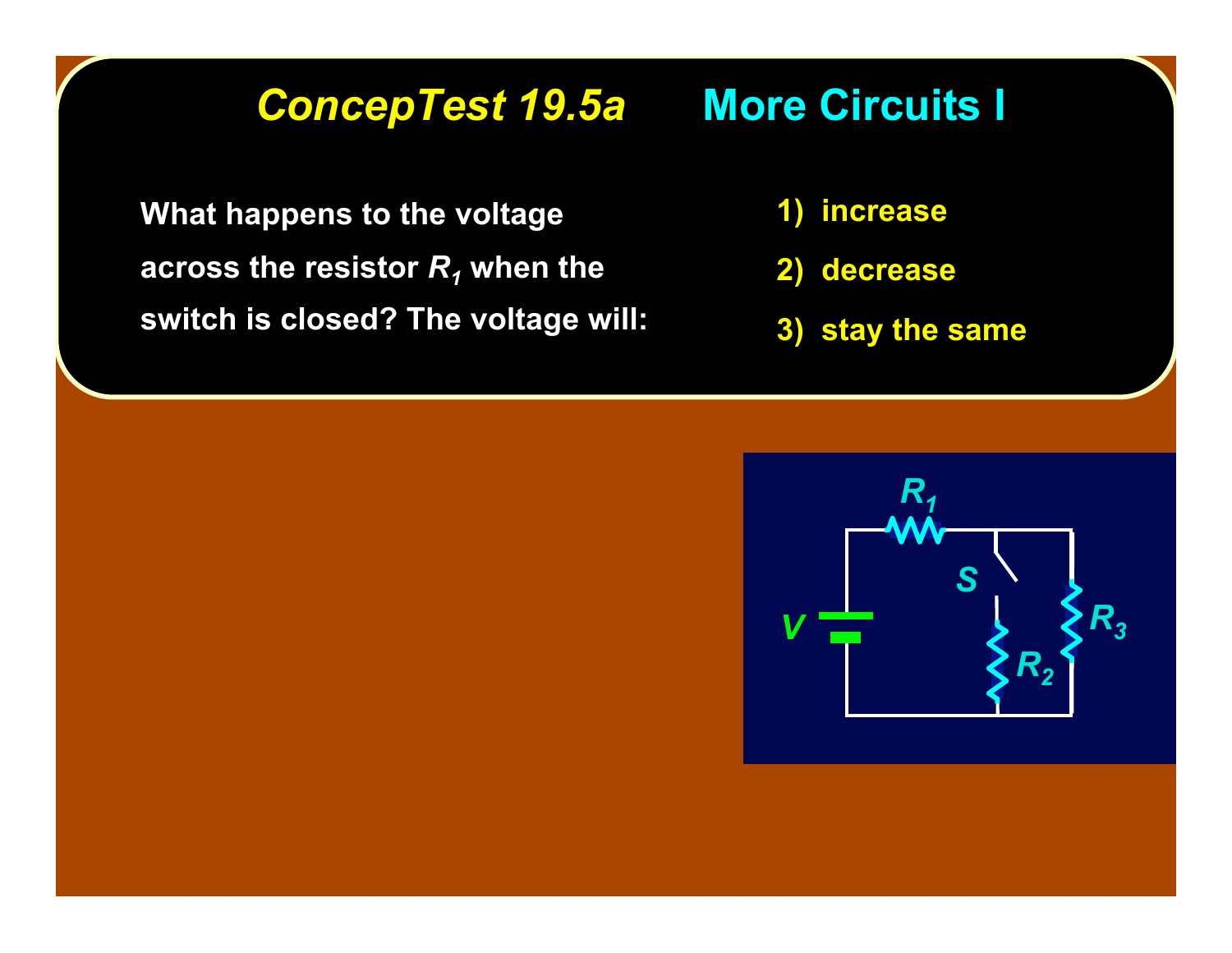#### *ConcepTest 19.5a ConcepTest 19.5a* **More Circuits I More Circuits I**

**What happens to the voltage across the resistor**  $R_1$  **when the switch is closed? The voltage will: switch is closed? The voltage will:** **1) increase increase**

- **2) decrease decrease**
- **3) stay the same**

**With the switch closed, the addition of**  $R<sub>2</sub>$  to  $R<sub>3</sub>$  decreases the equivalent **resistance, so the current from the battery increases battery increases. This will cause an increase in the voltage across increase in the voltage across** *R1* **.**



**Follow-up: Follow-up: What happens to the current through** *R3***?**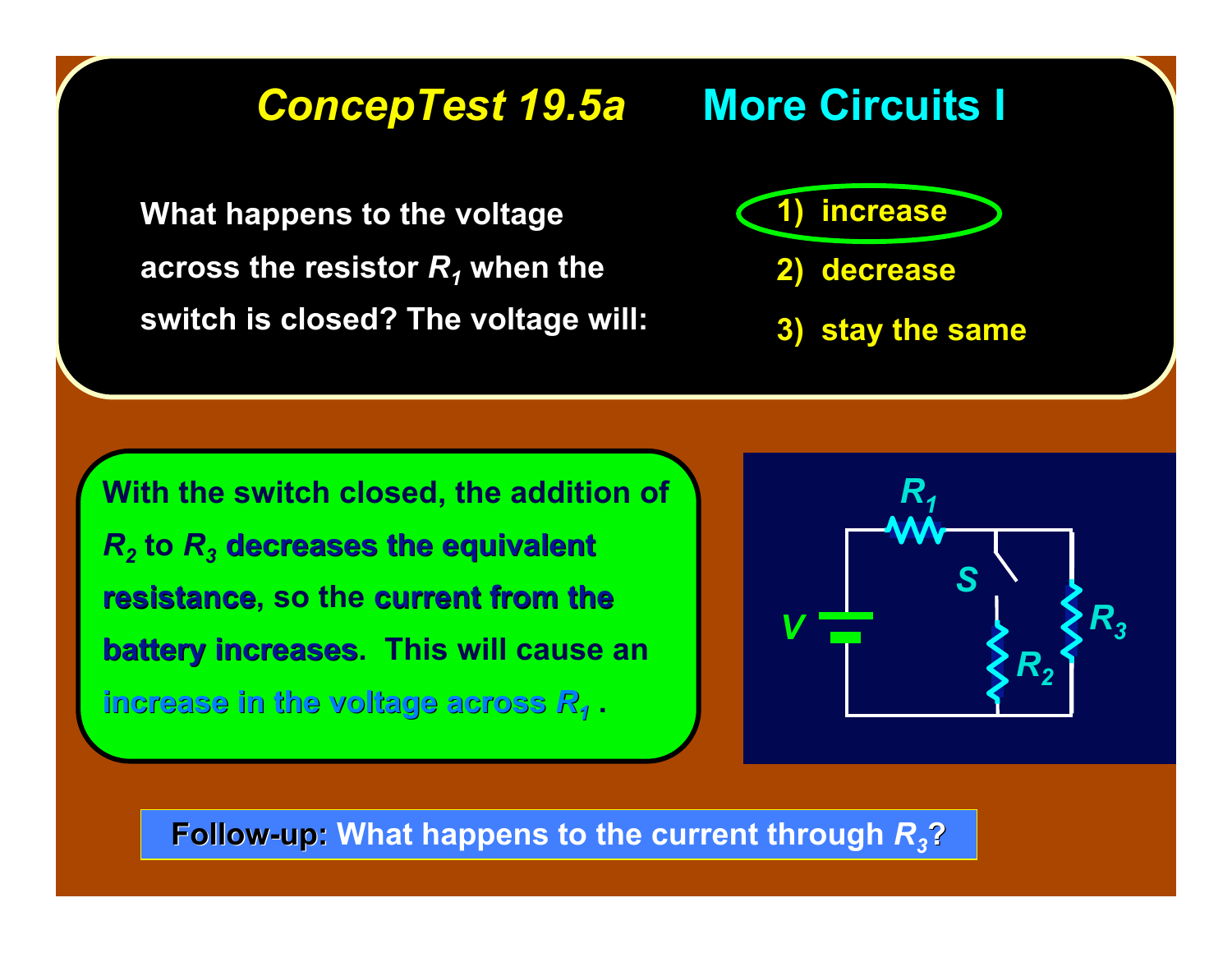### **ConcepTest 19.5b More Circuits II**

**What happens to the voltage across the resistor R<sub>4</sub>** when the **switch is closed? switch is closed?**

- **1) increases increases**
- **2) decreases decreases**
- **3) stays the same**

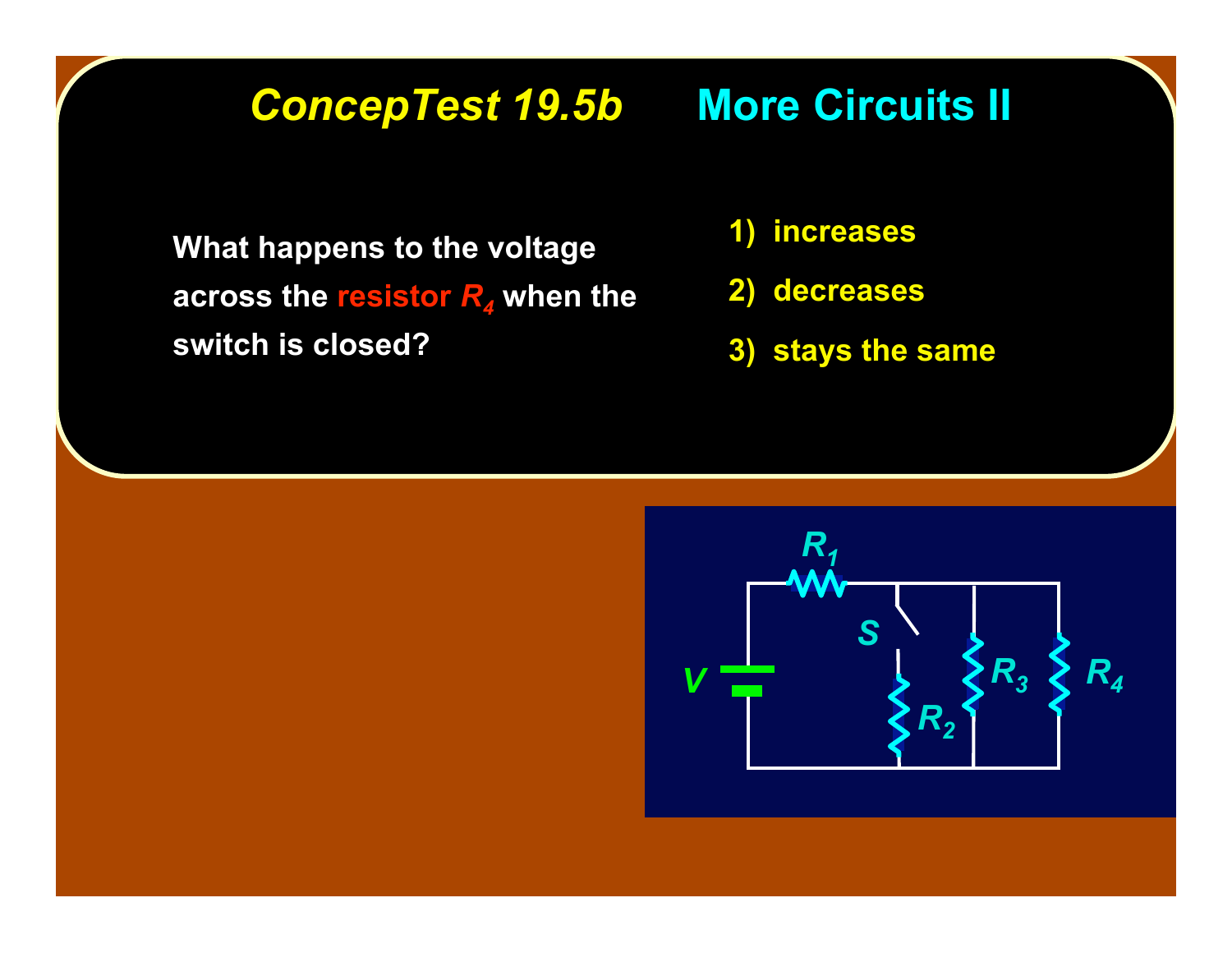### **ConcepTest 19.5b More Circuits II**

**What happens to the voltage What happens to the voltage across the resistor R<sub>4</sub>** when the **switch is closed? switch is closed?**

**1) increases increases**

**2) decreases decreases**

**3) stays the same** 

 **We just saw that closing the switch causes an increase in the voltage increase in the voltage across** *R1* **(which is** *VAB***). The voltage of the battery is constant, so if**  $V_{AB}$  **increases, then**  $V_{BC}$  **must decrease decrease!**



**Follow-up: Follow-up: What happens to the current through R4?**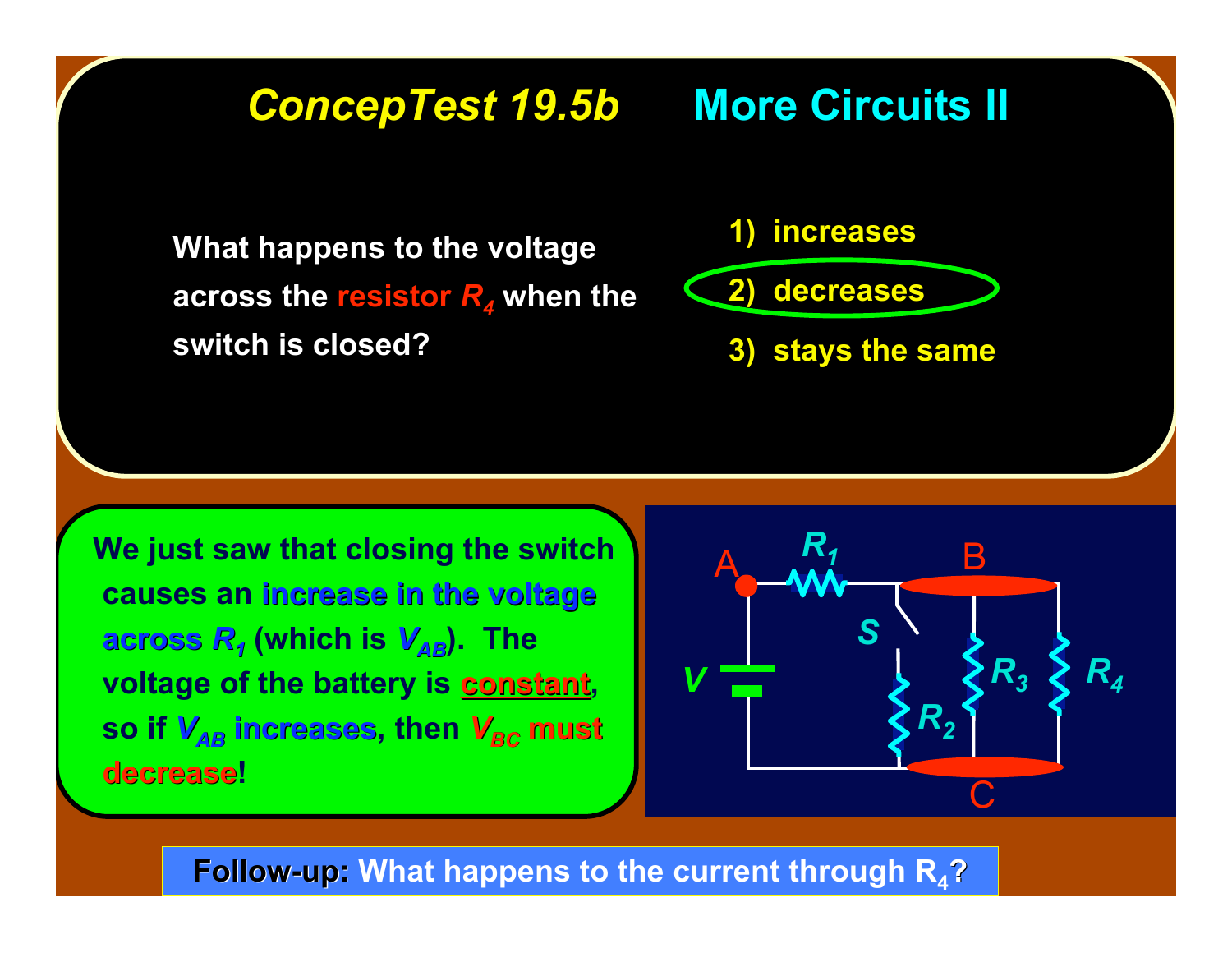**Which resistor has the Which resistor has the greatest current going greatest current going through it? Assume that all through it? Assume that all the resistors are equal. the resistors are equal.**

### *ConcepTest 19.6 ConcepTest 19.6* **Even More Circuits ircuits**

- **1)**  $R_1$
- **2)** both  $R_1$  and  $R_2$  equally
- **3)** *R3* **and** *R4*
- **4)** *R5*
- **5) all the same**

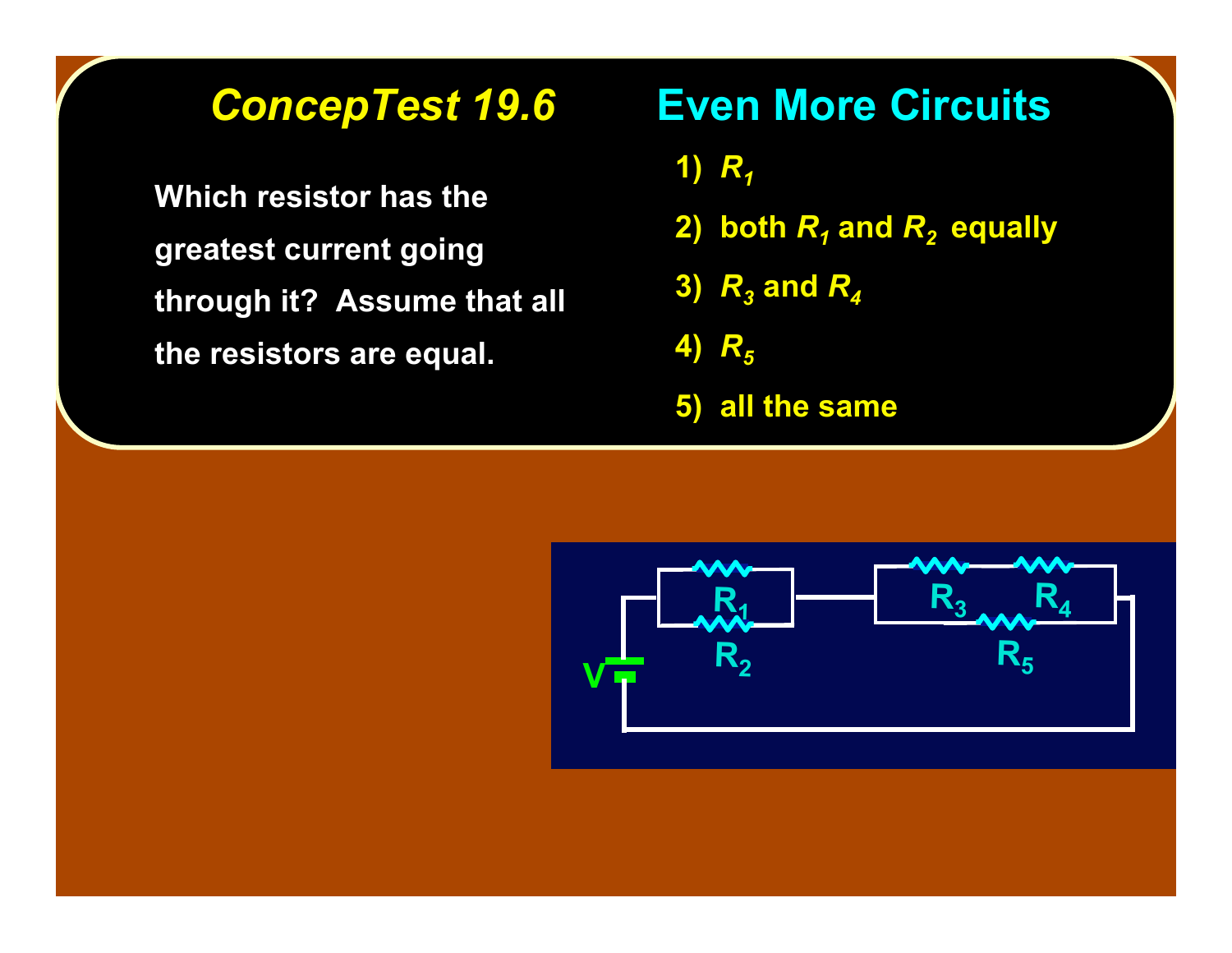**Which resistor has the Which resistor has the greatest current going greatest current going through it? Assume that all through it? Assume that all the resistors are equal. the resistors are equal.**

#### **ConcepTest 19.6 ••• Even More Circuits**

1)  $R_1$ 

- **2) both**  $R_1$  **and**  $R_2$  **equally**
- **3)**  $R_3$  and  $R_4$

$$
\begin{array}{c}\n 4) R_5 \\
\hline\n 5) \n \end{array}
$$

**The same current must flow through left and right combinations of resistors. On the LEFT, the current splits equally, so**  $I_1 = I_2$ **. On the RIGHT, more current will go through**  $R_5$  **than**  $R_3 + R_4$ **since the branch containing** *R<sub>5</sub>* **has less resistance.** 



**Follow-up: Follow-up: Which one has the smallest voltage drop?**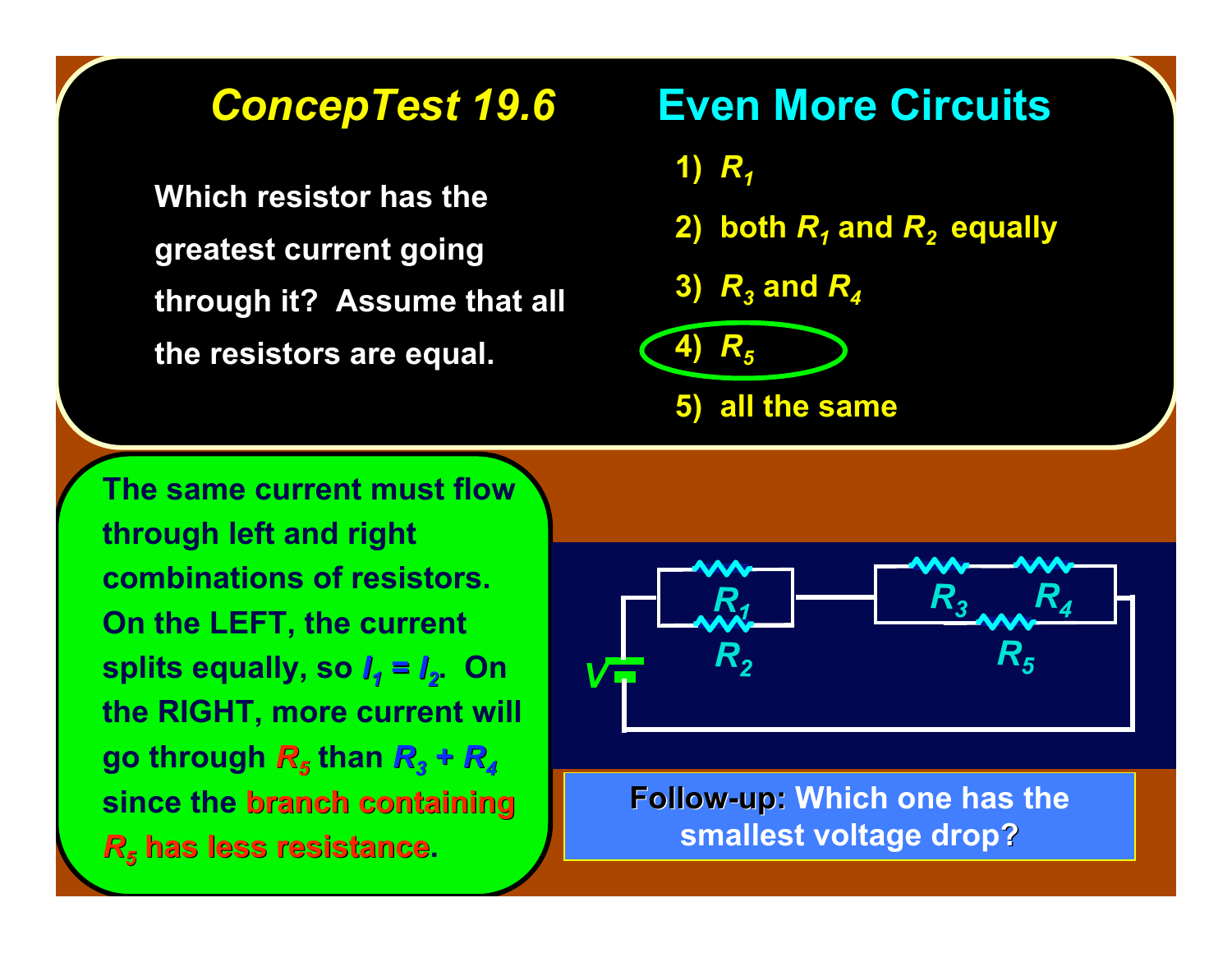## *ConcepTest 19.7 ConcepTest 19.7* **Junction Rule Junction Rule**

**What is the current in branch P? What is the current in branch P?**

**1) 2 A 2) 3 A 3) 5 A 4) 6 A 5) 10 A**

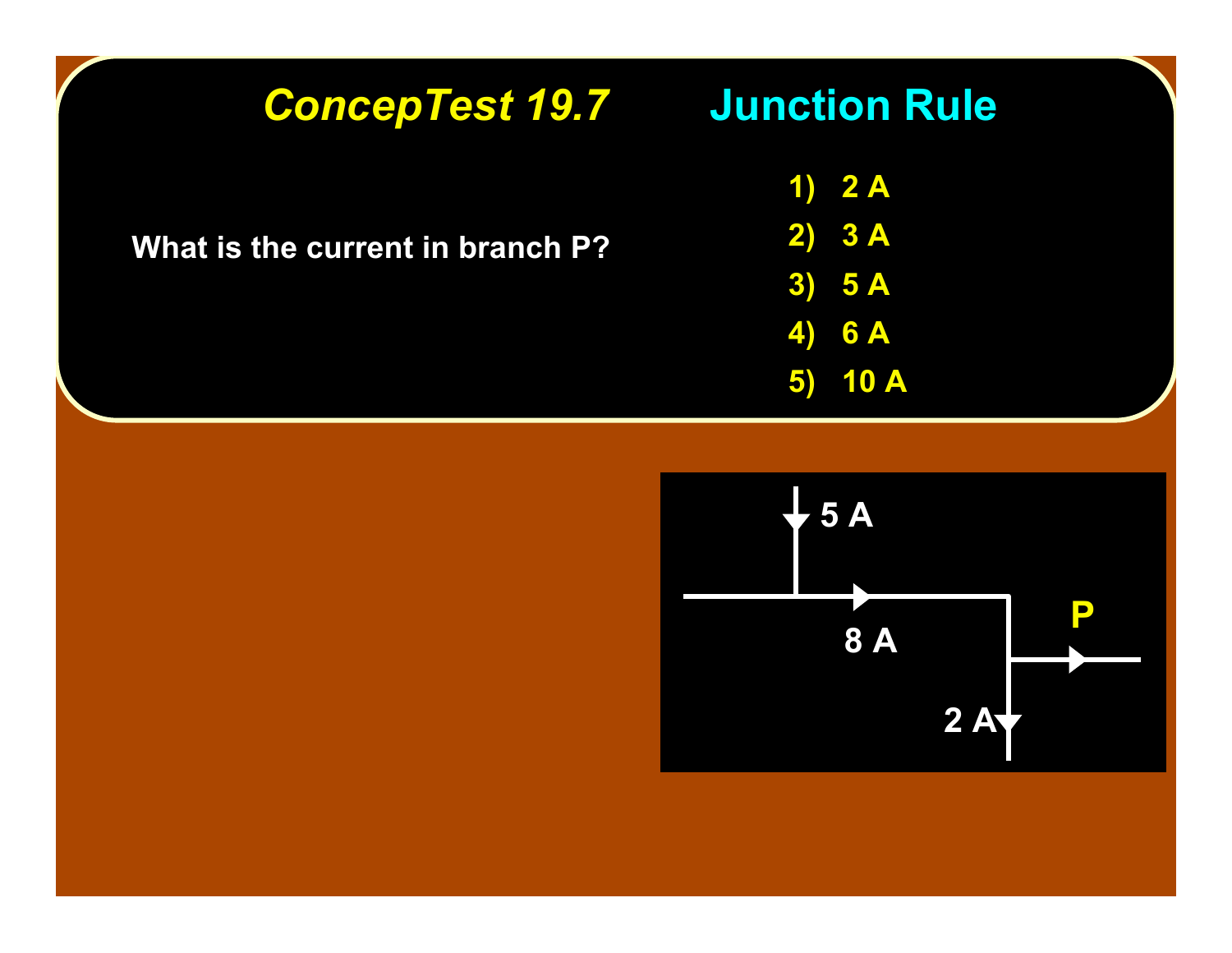# *ConcepTest 19.7 ConcepTest 19.7* **Junction Rule Junction Rule**

**What is the current in branch P?** 



**The current entering the junction in red is 8 A, so the current leaving must also be 8 A. One exiting branch has 2 A, so the other branch (at P) must have 6 A other branch (at P) must have 6 A.**

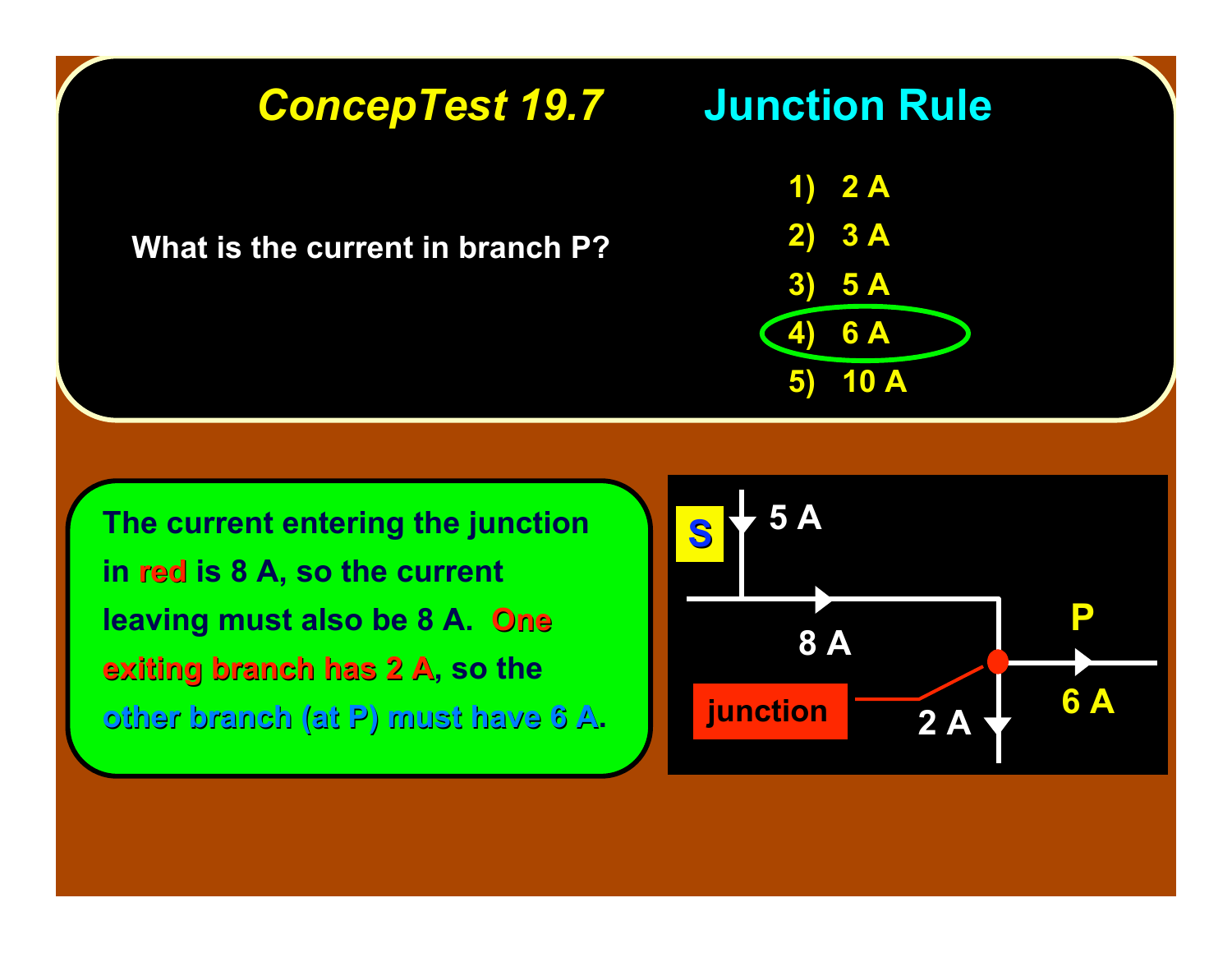**The lightbulbs in the The lightbulbs in the circuit are identical. When the switch is closed, what the switch is closed, what happens? happens?**

### **ConcepTest 19.8 Kirchhoff's Rules**

- **1) both bulbs go out**
- **2) intensity of both bulbs increases**
- **3) intensity of both bulbs decreases**
- **4) A gets brighter and B gets dimmer**
- **5) nothing changes**

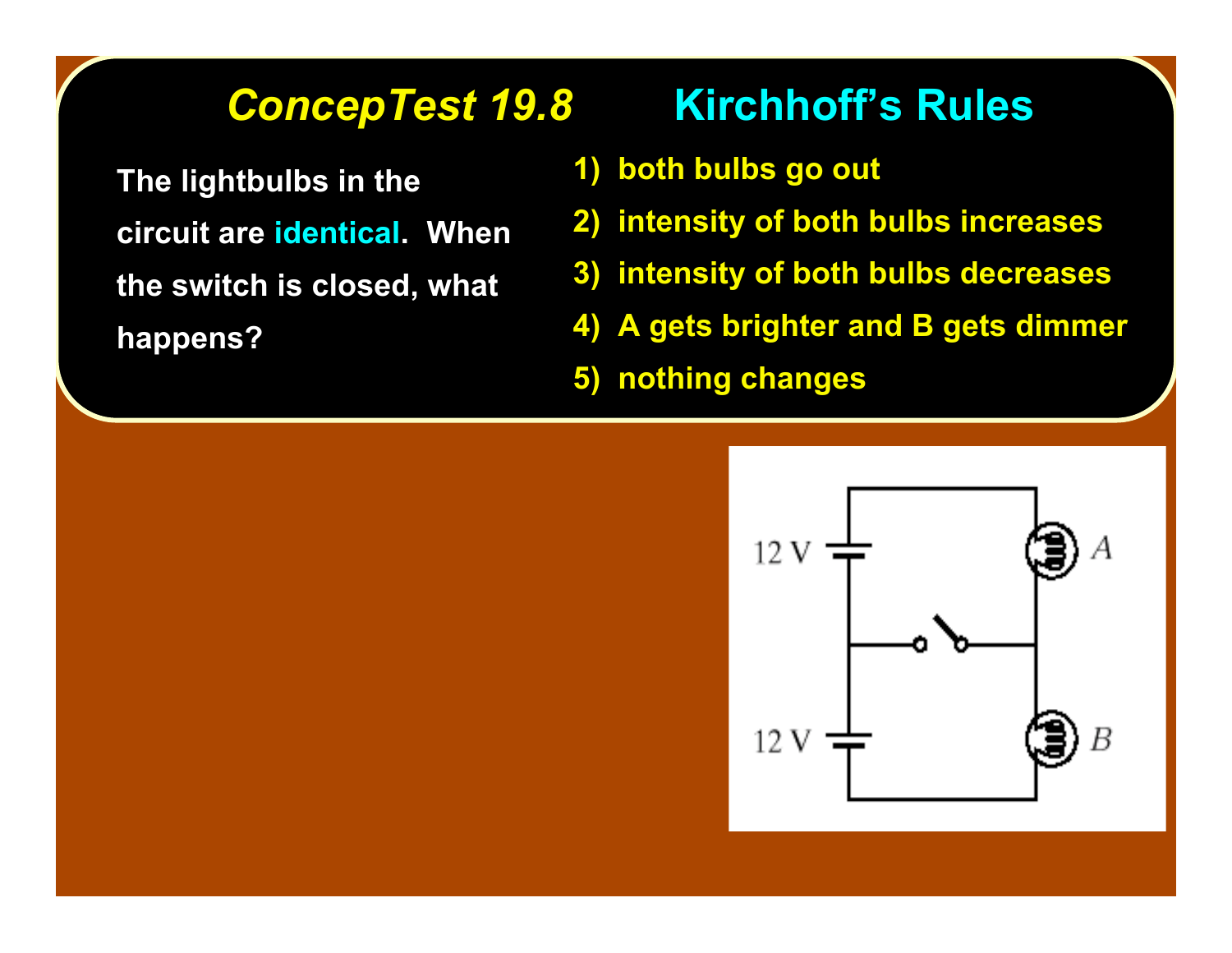**The lightbulbs in the The lightbulbs in the circuit are identical. When the switch is closed, what the switch is closed, what happens? happens?**

### **ConcepTest 19.8 Kirchhoff's Rules**

**1) both bulbs go out**

**5) nothing changes**

- **2) intensity of both bulbs increases**
- **3) intensity of both bulbs decreases**
- **4) A gets brighter and B gets dimmer**

**When the switch is open, the point the point between the bulbs is at 12 V. But so is the point between the batteries is the point between the batteries. If there is no potential difference, then no current will flow once the switch is closed!! Thus, nothing changes.**



**Follow-up: Follow-up: What happens if the bottom 24 V battery is replaced by a 24 V battery?**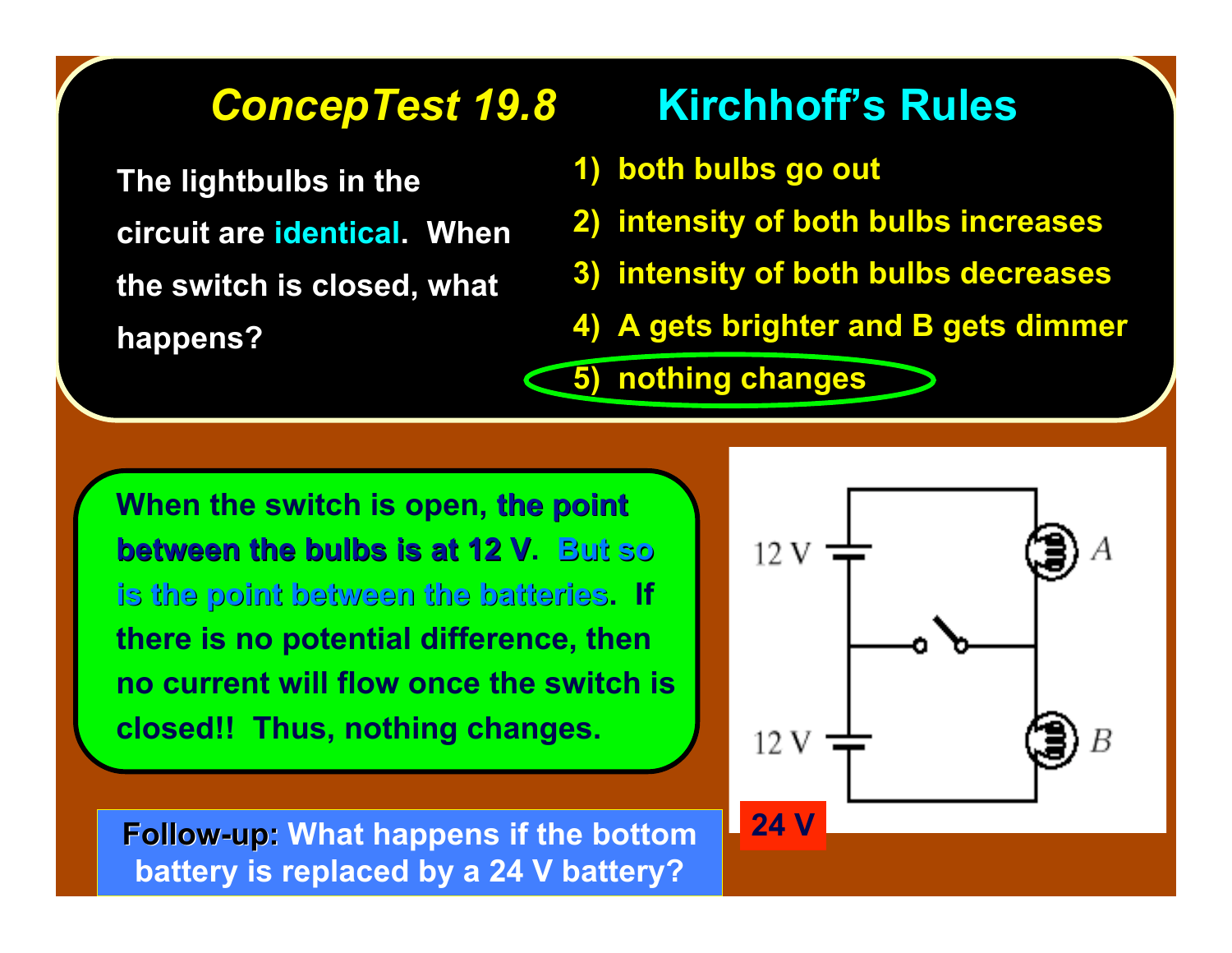**An ammeter A is connected between points a and b in the circuit below, in which the four circuit below, in which the four resistors are identical. The current through the ammeter is: through the ammeter is:**

#### **ConcepTest 19.9 <b>Wheatstone Bridge**

| $\blacksquare$ |
|----------------|
| <b>2)</b> 7/2  |
| $\sqrt{3}$     |
| <u> /4</u>     |
|                |

**5) zero 5) zero**

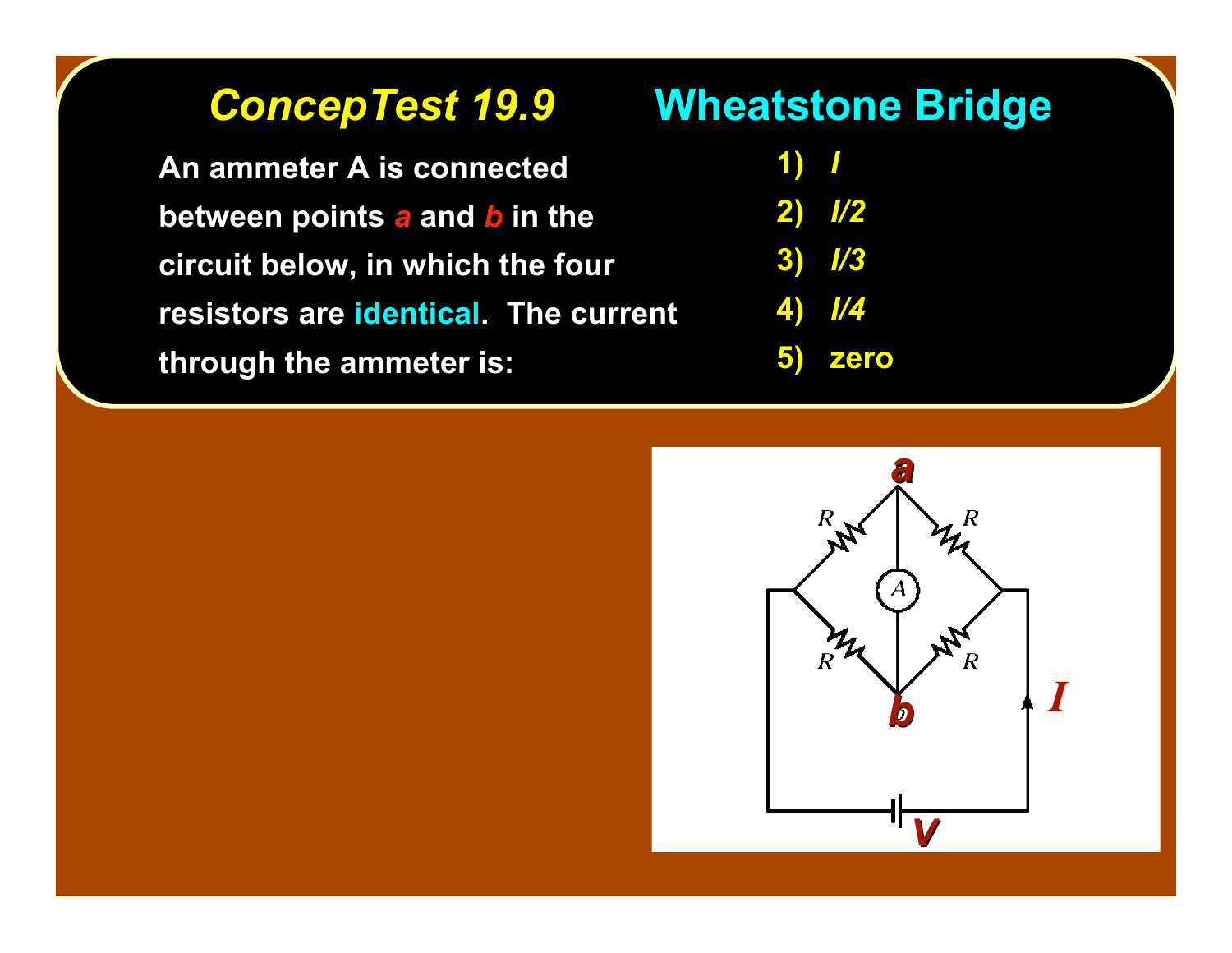**An ammeter A is connected An ammeter A is connected between points a and b in the circuit below, in which the four circuit below, in which the four resistors are identical. The current through the ammeter is: through the ammeter is:**

#### *ConcepTest 19.9 ConcepTest 19.9* **Wheatstone Bridge Wheatstone Bridge**

| <u>1) T</u> |                |
|-------------|----------------|
|             | 2) / <u>/2</u> |
|             | $3)$ //3       |
|             | 4) //4         |
|             | 5) zero        |

*I*

*V*

*b*

*a*

 $\mathcal{A}$ 

**Since all resistors are identical, the voltage drops are the same voltage are the same across the upper branch and the lower branch. Thus, the potentials potentials at points** *a* **and** *b* **are also the same. Therefore, no current flows.**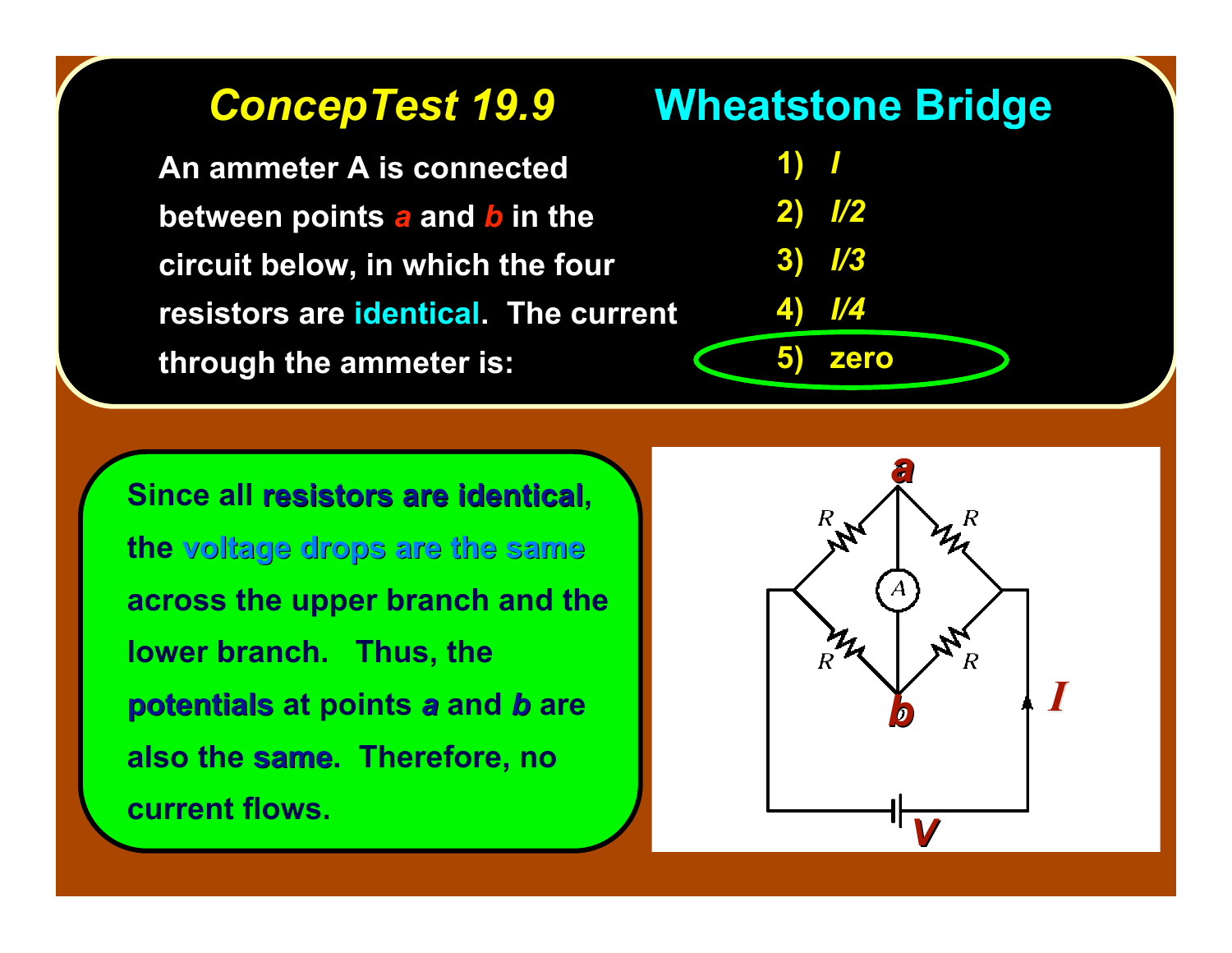**Which of the equations is valid Which of the equations is valid for the circuit below? for the circuit below?**

#### **ConcepTest 19.10 More Kirchhoff's Rules**

- **1)**  $2 I_1 2I_2 = 0$
- **2)**  $2 2I_1 2I_2 4I_3 = 0$ 
	- $\overline{3}$   $\overline{2}$   $\overline{I_1}$  4  $\overline{2I_2}$  = 0

$$
4) I_3 - 4 - 2I_2 + 6 = 0
$$

**5)**  $2 - I_1 - 3I_3 - 6 = 0$ 

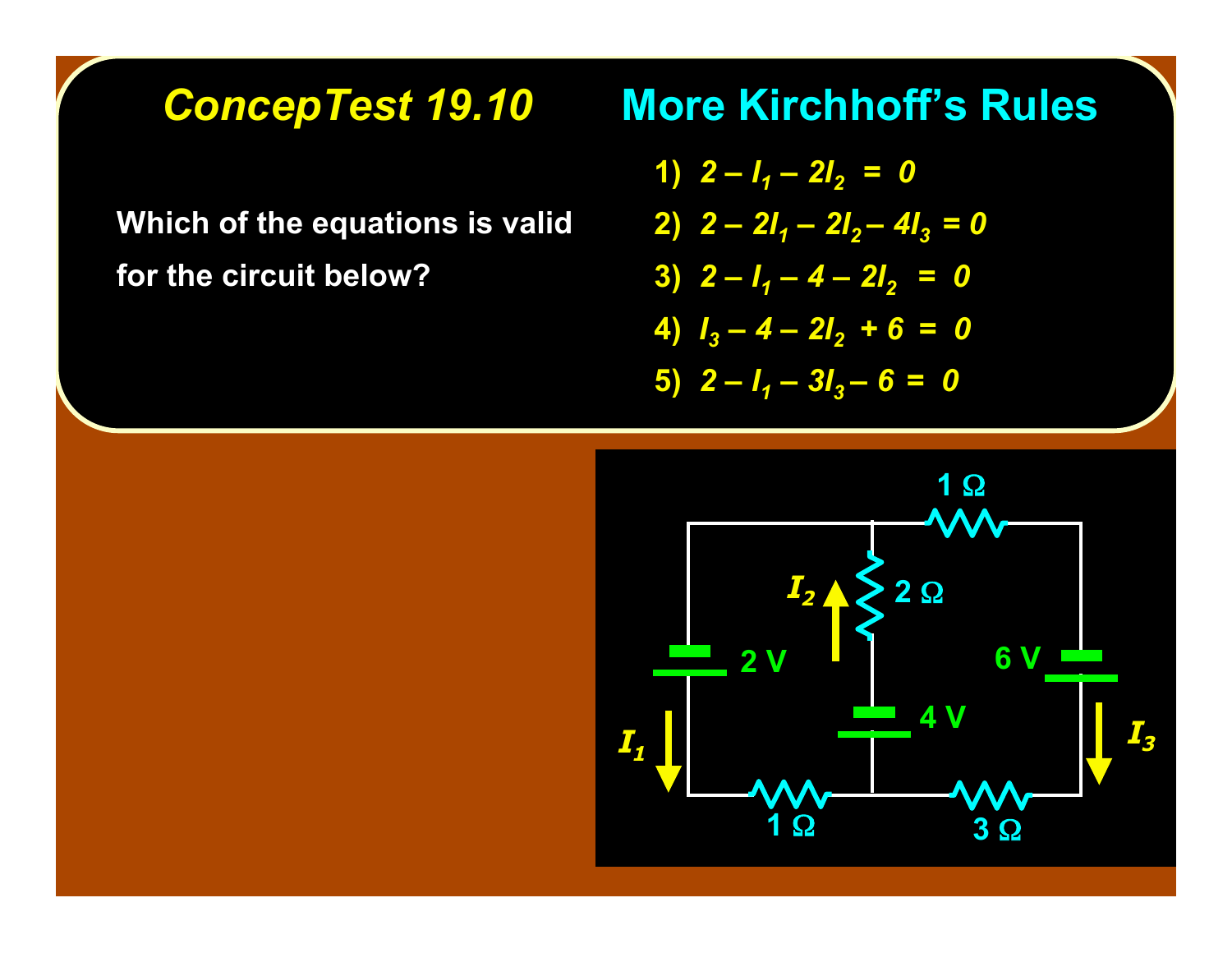#### **ConcepTest 19.10 More Kirchhoff's Rules**

**Which of the equations is valid Which of the equations is valid for the circuit below? for the circuit below?**

$$
1) \quad 2 - l_1 - 2l_2 = 0
$$
\n
$$
2) \quad 2 - 2l_1 - 2l_2 - 4l_3 = 0
$$
\n
$$
3) \quad 2 - l_1 - 4 - 2l_2 = 0
$$
\n
$$
4) \quad l_3 - 4 - 2l_2 + 6 = 0
$$
\n
$$
5) \quad 2 - l_1 - 3l_3 - 6 = 0
$$

**Eqn. 3 is valid for the left loop: The left battery gives +2V, then there is a drop through a 1**Ω **resistor with current I<sub>1</sub> flowing. Then we go through the middle battery (but from + to – !), which gives –4V. Finally, there is a drop through a 2**Ω **resistor with current**  $I_2$ .

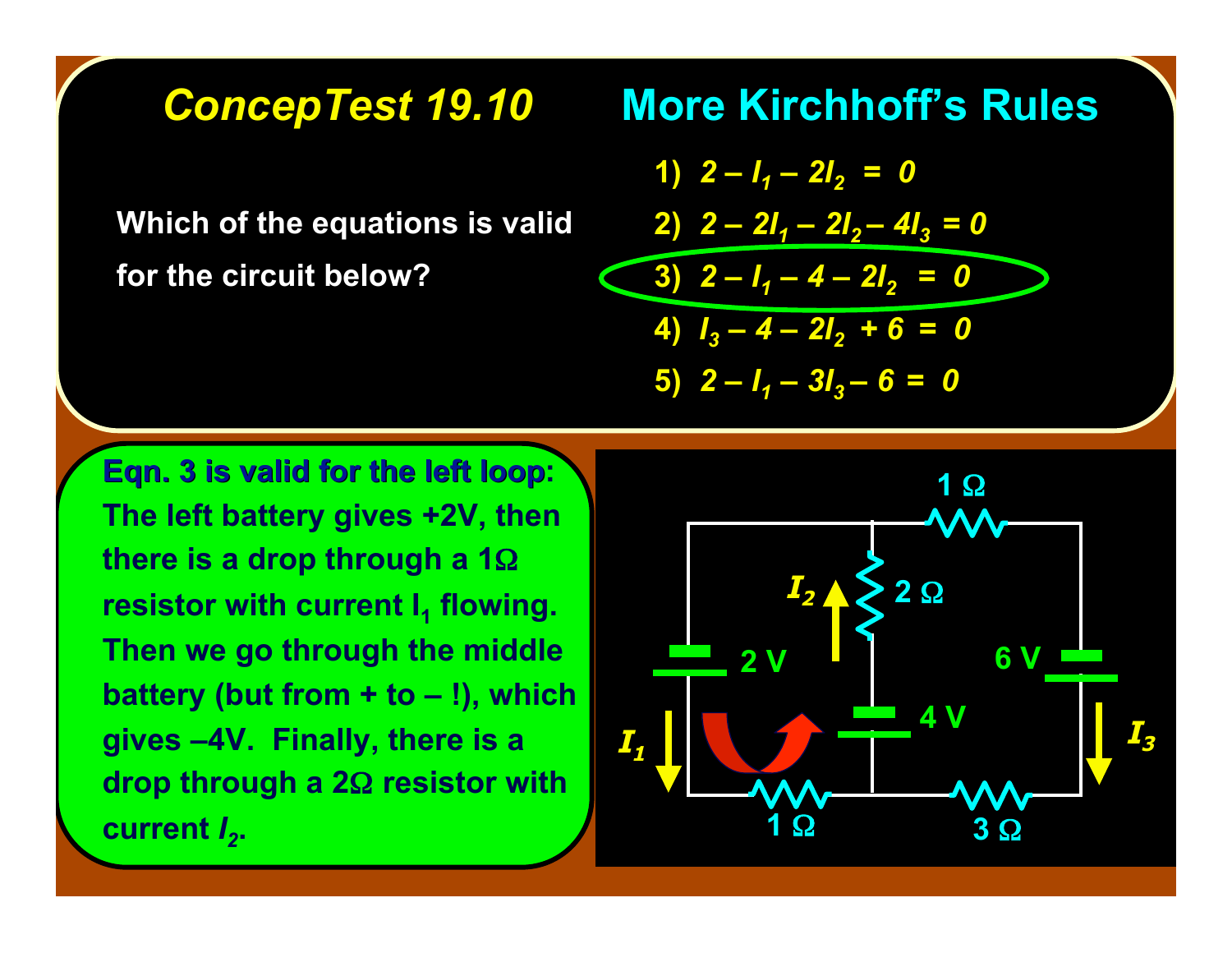### **ConcepTest 19.11a Capacitors I**

**What is the equivalent capacitance, What is the equivalent capacitance, C<sub>eq</sub>**, of the combination below?

**1)**  $C_{eq} = 3/2$  *C* 

$$
2) \quad C_{eq} = 2/3 \ C
$$

$$
3) \quad C_{eq} = 3 \ C
$$

$$
4) C_{eq} = 1/3 C
$$

5) 
$$
C_{eq} = 1/2
$$

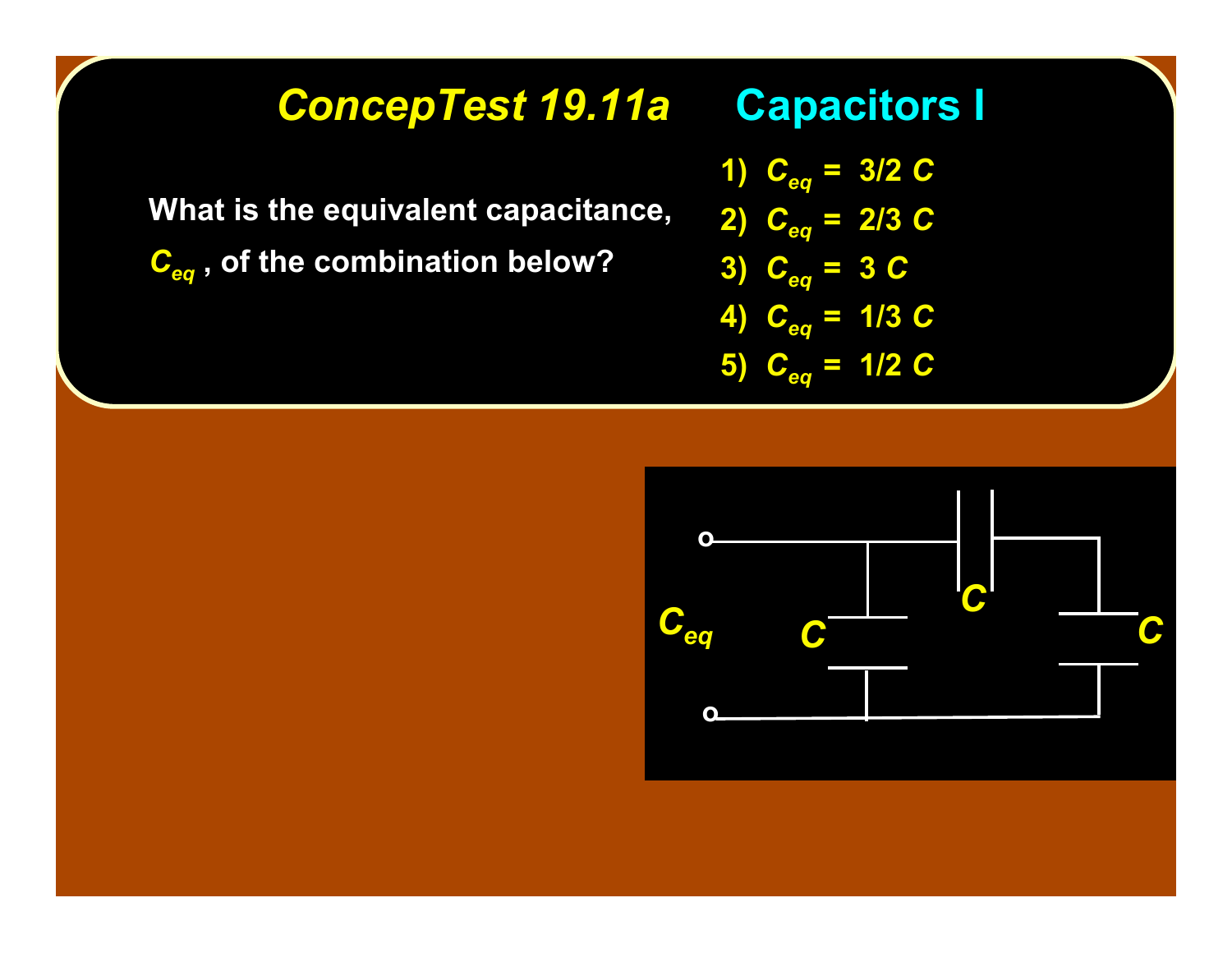### **ConcepTest 19.11a • Capacitors I**

**What is the equivalent capacitance, What is the equivalent capacitance,**

 $\overline{C_{eq}}$ , of the combination below?

**1)**  $C_{eq} = 3/2$   $C$ **2)**  $C_{eq} = 2/3$  *C* **3)**  $C_{eq} = 3 C$  $C_{eq}$  = 1/3  $C$ 5)  $C_{eq} = 1/2$  *C* 

 **The 2 equal capacitors in series add up as inverses inverses, giving 1/2** *C***. These are parallel parallel to the first one, which add up directly. Thus, the total equivalent capacitance is 3/2** *C***.**

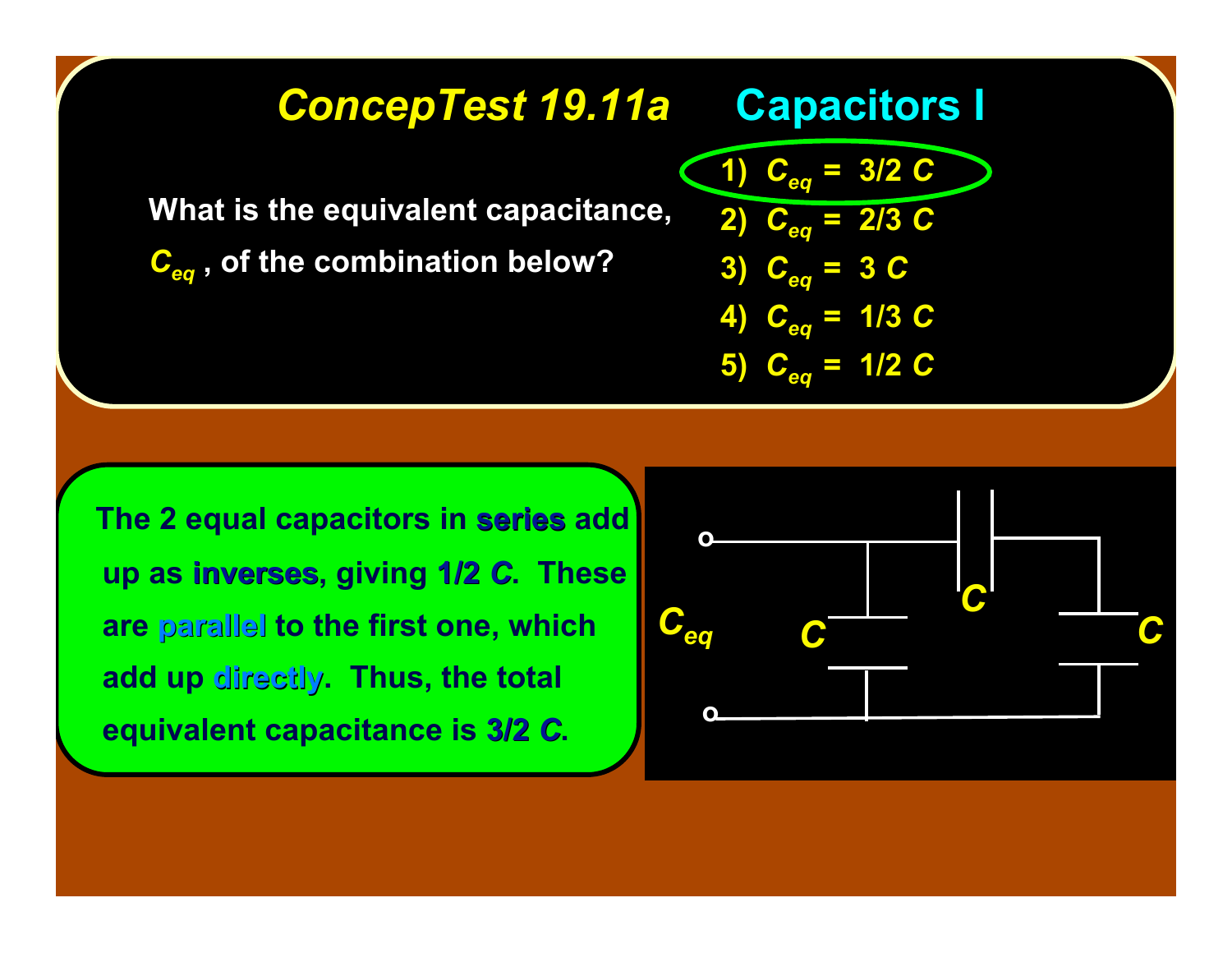#### **ConcepTest 19.11b Capacitors II**

**How does the voltage**  $V_1$  **across the first capacitor**  $(C_1)$  **compare to the voltage**  $V_2$  **across the second capacitor**  $(C_2)$ **?** 

**1)**  $V_1 = V_2$ 

$$
2) V_1 > V_2
$$

$$
3) V_1 < V_2
$$

**4) all voltages are zero 4) voltages are zero**

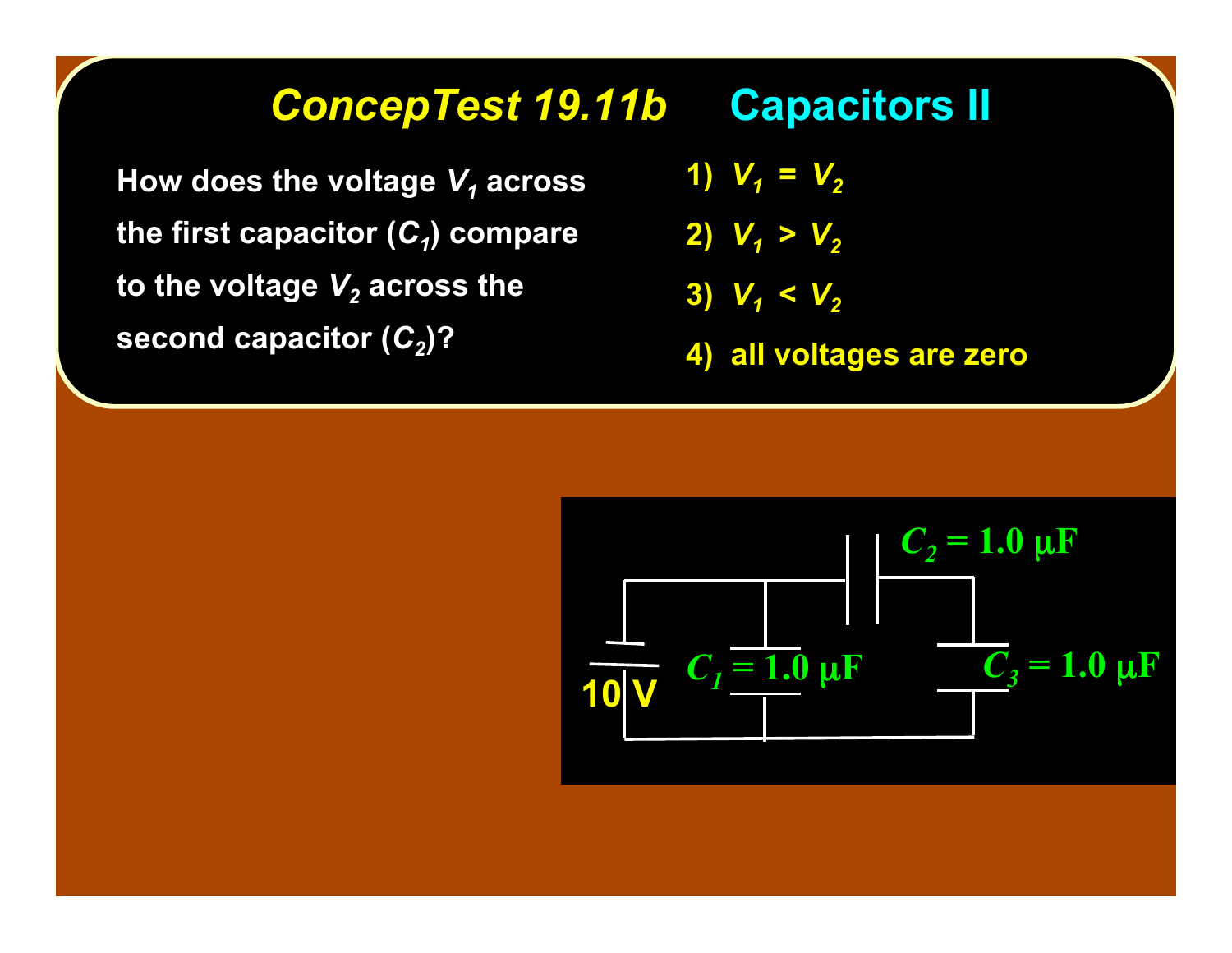#### **ConcepTest 19.11b Capacitors II**

**How does the voltage How does the voltage** *V1* **across the first capacitor**  $(C_1)$  **compare to the voltage V<sub>2</sub>** across the **second capacitor**  $(C_2)$ **?** 

1) 
$$
V_1 = V_2
$$
  
\n2)  $V_1 > V_2$   
\n3)  $V_1 < V_2$ 

**4) all voltages are zero 4) voltages are zero**

*The voltage across C<sub>1</sub> is 10 V.</sub>* **The combined capacitors** *C2+C3* **are parallel to** *C1***. The voltage across** *C2+C3* **is also 10 V. Since**  $C_2$  **and**  $C_3$  **are in series, their voltages add. Thus the voltage across**  $C_2$ and  $C_3$  each has to be 5 V, which is less than  $V_1$ .



**Follow-up: Follow-up: What is the current in this circuit?**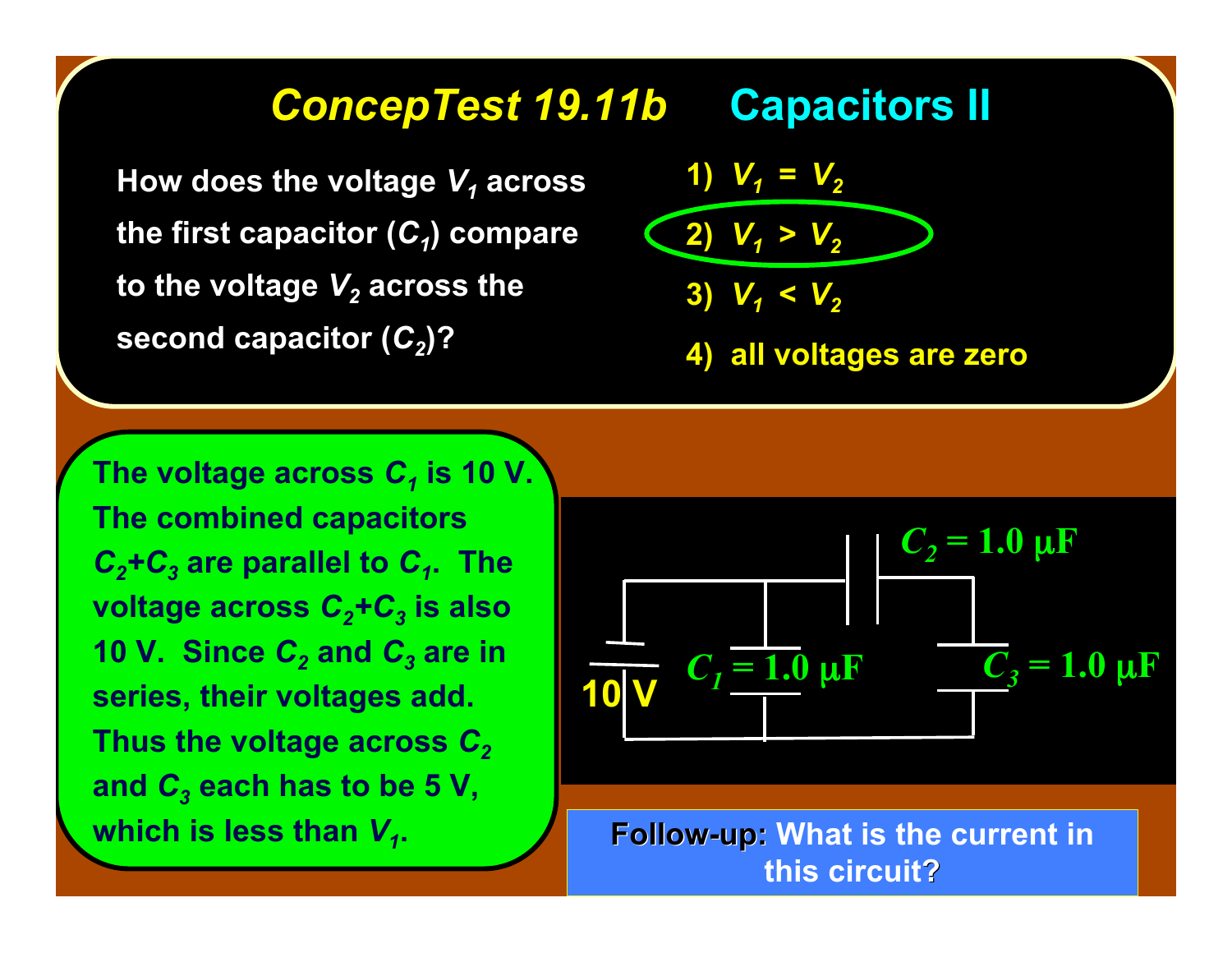#### **ConcepTest 19.11c • Capacitors III**

How does the charge  $Q_1$  on the first **capacitor (C<sub>1</sub>) compare to the charge**  $Q_2$  on the second capacitor ( $C_2$ )?

**1)**  $Q_1 = Q_2$ 

$$
2) Q_1 > Q_2
$$

$$
3) Q_1 < Q_2
$$

**4) all charges are zero 4) all charges are zero**